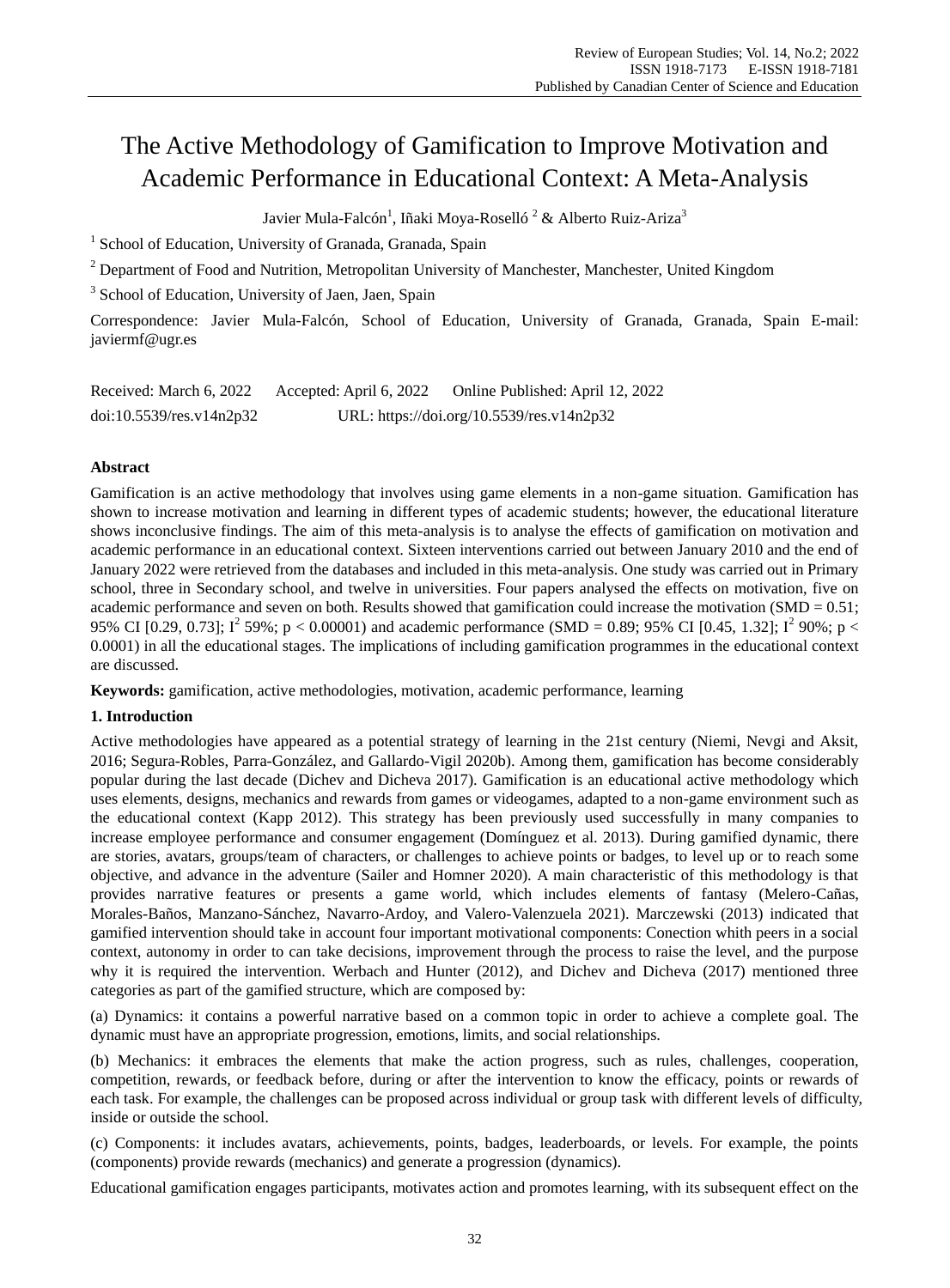academic performance (Sailer and Homner 2020). Effective learning mechanisms based on gamification may appear in theories such as self-determination, which shows three types of motivation: intrinsic motivation (inherent to the person), extrinsic motivation (encouraged from outside the person), and amotivation (absence of motivation) (Ryan and Deci 2017). Motivation is a key variable for success in school, and it is based on the psychological needs for autonomy, competence and social relationships (Ryan and Deci 2002). In addition, novelty has been suggested as a fourth need, and it is defined as the proclivity to engage in interesting activities (González-Cutre et al. 2016). In this sense, teachers must incorporate novel pedagogical approaches such as gamification into their classes that can meet the needs of individual students and maintain their motivation in a short-long term (Fern and ez-R p, de las Heras, González, Trillo, and Palomares 2020). The satisfaction of these needs is essential to intrinsic motivation and, consequently, to learning (Deci and Ryan 2000). The intrinsic motivation denotes the highest position of self-determined motivation, and has been related to numerous positive results in educational contexts, such as increased concentration or engagement in class (Ceccini, et al. 2020; Fernández-Río et al. 2020). Self-determination theory has already been effectively applied in gamified situations, increasing the motivation (Fern ández-R  $\acute{\text{o}}$  et al. 2020). Consequently, improvements in motivation usually lead to improvements in academic performance (Ryan and Deci 2002).

Academic performance is the main variable related to success in the educational context, and is usually measured with academic scores in the different subjects (Tomporowski, Davis, Miller and Naglieri 2008). To this successful achievement, cognitive performance is important to adjust and process data, mainly perceptual data; it is a wide concept that includes psychological ability affected by the executive functions (planning, inhibitory control or memory). These factors, together with the motivation or behaviour, are important for the general academic performance (Ruiz-Ariza, Grao-Cruces, Loureiro and Mart nez-López 2017). Several studies over the last decade, have associated the use of gamification with a better academic performance (Charles et al. 2011; Frącz 2015; Chen, Huang, Gribbins, and Swan 2018; Wichadee and Pattanapichet, 2018; Ortiz-Rojas, Chiluiza, and Valcke, 2019; Alharti, 2020; Jiménez-Hernández, Oktaba, Díaz‐Barriga, and Piattini, 2020). However, this relationship is inconsistent (De Marcos, Domínguez, Saenz-de-Navarrete, and Pagés, 2014; Domínguez et al. 2013; Hanus and Fox 2015).

Previous investigations that attempted to synthesize the effects of gamification on motivation and learning outcomes, have performed it almost exclusively with review designs as bibliographical mapping or systematic reviews. These previous reviews have examined the associations between gamification and motivation and academic performance, with inconclusive results (Dichev and Dicheva 2017; Hamari, Koivisto, and Sarsa 2014; Seaborn and Fels 2015). The results of these reviews were attributed to differences in gamification contexts and participant features. Besides, the proposals of gamification are varied and the concepts of motivation or academic performance are broad and encompass a multitude of aspects (González-Cutre et al. 2016; Ryan and Deci 2017; Tomporowski et al. 2008). A first novel meta-analysis identified that gamification showed a positive medium-sized correlation with learning results in educational context  $(r = .31)$ . The learning results were referred almost totally to motivational measures, with the exception of one study that researched knowledge retention (Garland 2015). More recently, other meta-analysis has also analysed the effects of gamification on learning or academic performance with mild positive results (Bai, Hew, and Huang 2020; Sailer and Homner 2020; Yıldırım and Şen 2020). Dichev and Dicheva (2017) also highlight the need for more in-depth studies to analyse which rigorously tested approaches can confirm the educational benefits of gamification, in order to recognize gamified learning as an instructional approach.

In summary, we are not aware of any meta-analysis that have analysed the specific effects of gamification on motivation and academic performance together, during several educational stages (from primary school to university). Hence the research question that guided this research was: *Does gamification improve motivation and academic performance in educational context?* The aim was to carry out a meta-analysis to analyse the effects of gamification on motivation and academic performance in educational context. This investigation may reinforce previous reviews and meta-analysis and help to raise awareness about the importance of increasing the use of active methodologies as gamification during didactical proposals. Finally, results are discussed in depth showing gamified proposal and practical implications from/for educators.

## **2. Method**

#### *2.1 Selecting Studies*

The main priority when selecting publications was to maximize the sensitivity of the search. To this end, we established inclusion and exclusion criteria, which allowed us to include those studies that met the desirable study characteristics. Table 1 shows the selection criteria used in this meta-analysis.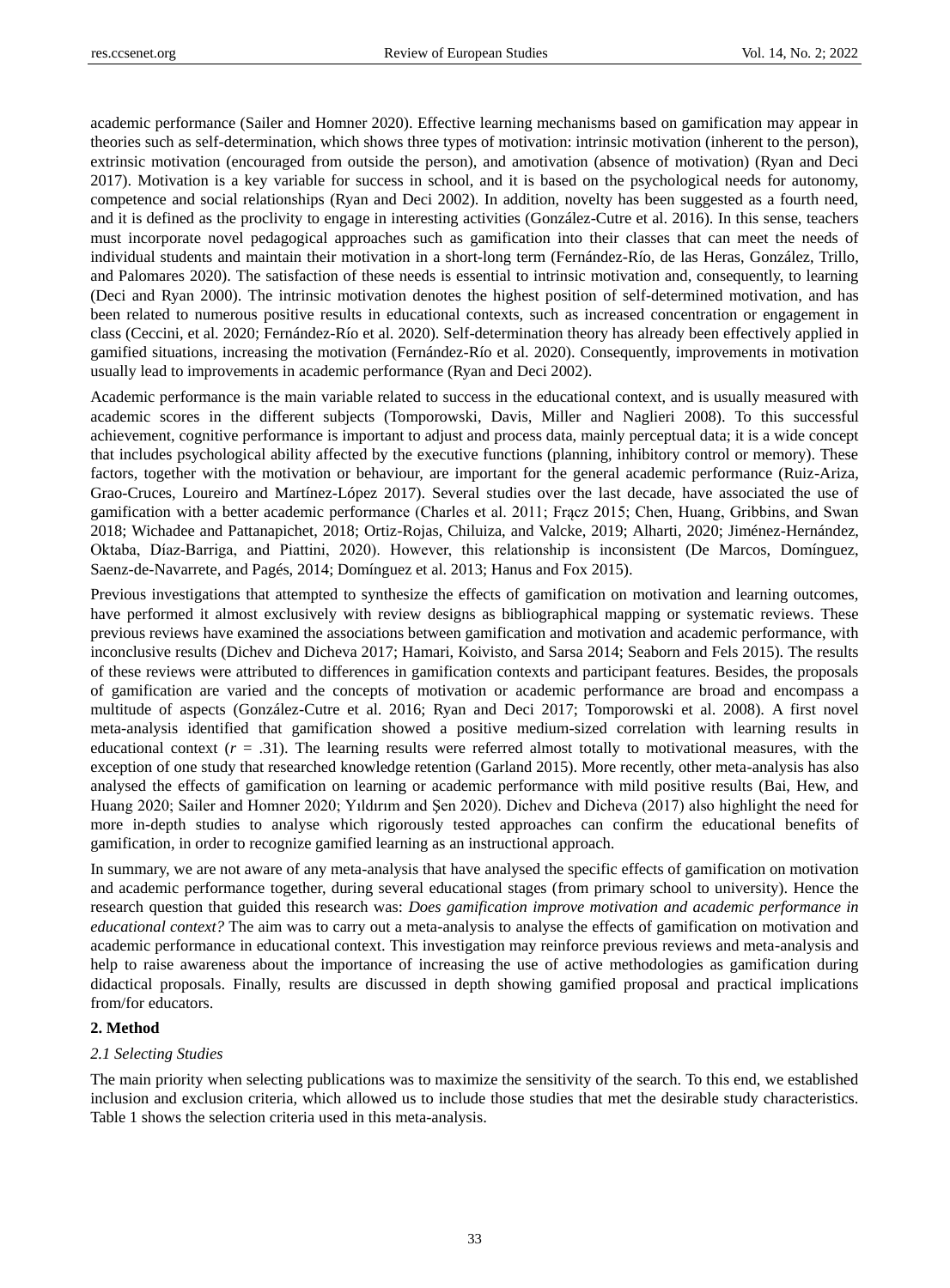Table 1. Inclusion/Exclusion Criteria

| Inclusion criteria                                                                                                                                                                                                                    | <b>Exclusion Criteria</b>                                                                                       |  |  |  |  |  |  |  |  |
|---------------------------------------------------------------------------------------------------------------------------------------------------------------------------------------------------------------------------------------|-----------------------------------------------------------------------------------------------------------------|--|--|--|--|--|--|--|--|
| Thematic adequacy.<br>$\bullet$                                                                                                                                                                                                       | Not meeting inclusion criteria.<br>$\bullet$                                                                    |  |  |  |  |  |  |  |  |
| Experimental and quasi-experimental design<br>$\bullet$<br>studies with Control Group<br>(CG)<br>and<br>Experimental Group (EG).                                                                                                      | Studies that do not<br>analyse<br>٠<br>motivation<br>performance<br><sub>or</sub><br>outcomes.                  |  |  |  |  |  |  |  |  |
| Experimental designs with Post-test.<br>$\bullet$<br>Studies that analyse performance or motivation<br>$\bullet$<br>outcomes.<br>Studies focused on any educational stage.<br>$\bullet$<br>Research published between 2010-2021.<br>٠ | Studies that do not contain mean<br>$\bullet$<br>(M), standard deviation (SD) data.<br>Studies without CG.<br>٠ |  |  |  |  |  |  |  |  |

In order to ensure that our study complied with an inclusive approach to literature searching, we included both published and unpublished studies in order to have the opportunity to consider the grey literature (Conn, Valentine, Cooper and Rantz, 2003).

The keywords used were "gamification", "academic performance" and "motivation". In addition, terms such as "gamif\*" were included in order to include derivatives of this term. The databases in which the search was carried out were: *Web of Science* (*WoS*), *SCOPUS*, *Educational Research Information Centre* (*ERIC*), *PubMed*, *ScienceDirect* and *SpringerLink*. Moreover, we carried out a complementary search in Google Scholar to maximise our bibliographic search in order to complete the process of selecting publications.

The bibliographical search yielded a total of 648 studies which was reduced to 242 after applying filters such as: studies published in the last decade and studies in English or Spanish. These studies were subjected to an inclusion process consisting of a series of phases. Firstly, articles that met the proposed thematic adequacy of this meta-analysis were examined through the title and abstract. After this first analysis, repeated articles (79) were eliminated, as well as studies that did not really analyse the effect of gamification on student motivation or performance (56). This initial process reduced the number of initial papers to 107. Subsequently, several rounds of meticulous screening were established, in which several of the members of this study reviewed this initial group of studies and selected those that met the pre-set inclusion criteria. In this case, a large number of articles were eliminated for various reasons such as not being experimental or quasi-experimental designs with a control group (42), not showing values relative to the mean (M) or standard deviation (SD) (28) or using gamification as a complementary intervention to another main intervention (13). Finally, a first complete and thorough reading of the papers for false positives was carried out (Codina 2018), which led us to discard another 8 articles.

Once the documents had been selected, another complementary literature search process was carried out. In this case, the reference list of the included studies was examined. However, no articles were found that could be integrated due to their characteristics and thematic suitability. Thus, after these screening phases, 16 studies were finally considered for meta-analysis (Figure 1).



Figure 1. PRISMA's flow chart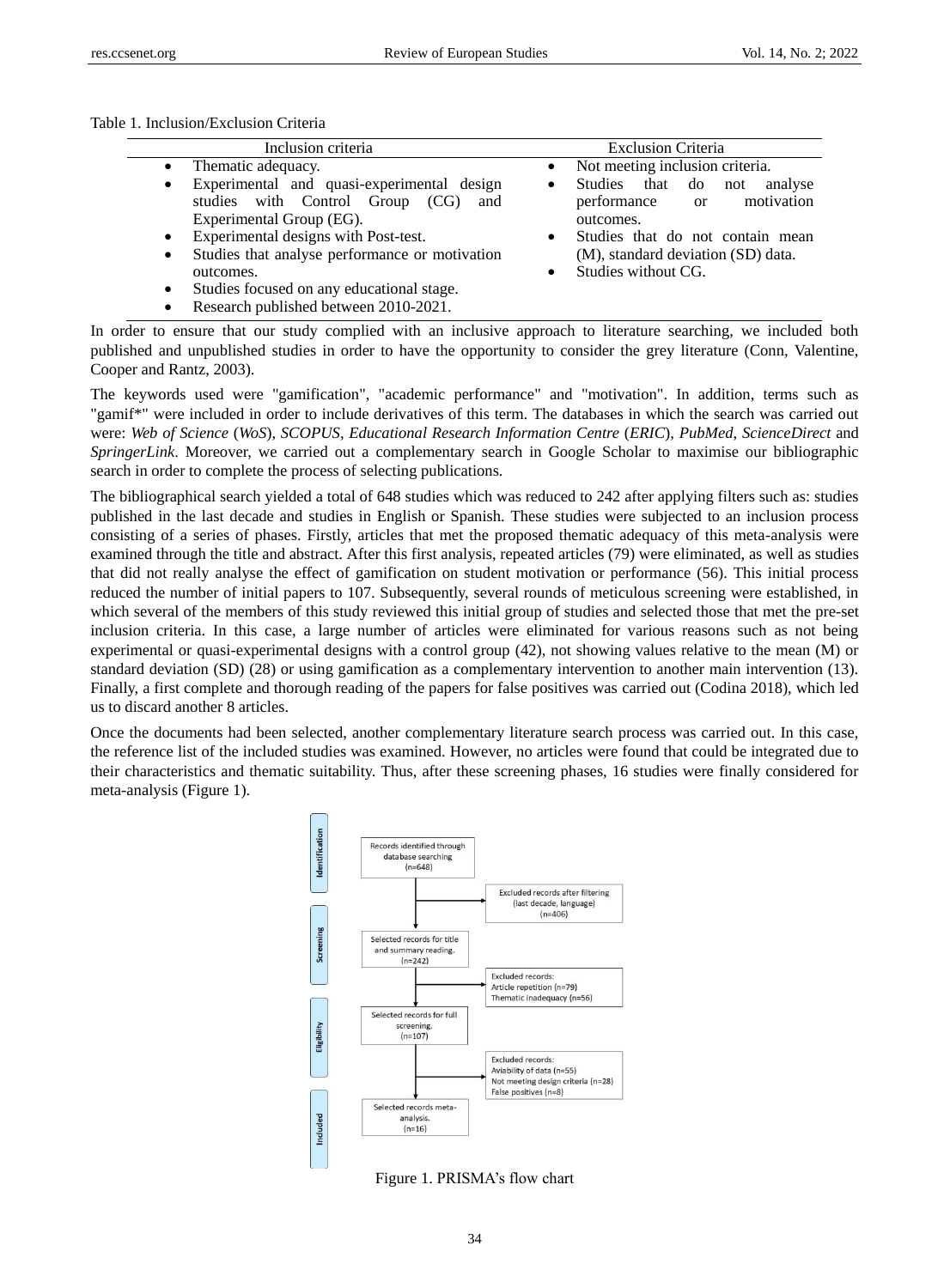## *3.2 Selection of Studies*

Once the final group of studies had been selected, a phase of data extraction and coding was carried out. This phase consisted of extracting the relevant information from each of the publications included in this study. This required the retrieval of the full PDF. The coding of these studies was carried out by two independent researchers. The coding was satisfactory, showing an agreement of  $\kappa = .81$ . Where discrepancies occurred, they were resolved by mutual agreement. In the case of disagreement between the two researchers, the lead author of the research was consulted. This author was responsible for the overall review of the coding of each publication to ensure accuracy in this process. Furthermore, in order to ensure maximum reliability of the coding process, the statistical data were coded twice.

The following characteristics were extracted from each study for both control (CG) and experimental group (EG): (1) sample size (n); (2) outcomes; (3) M and (4) SD. Baseline and general characteristics included the effects of gamification on students as the main intervention. In addition, outcome data included: effects on motivation and academic performance. All study data were extracted in an Excel spreadsheet (Microsoft, Seattle, USA).

Table 2 shows the information on the sample sizes of each research, the mean and standard deviation of each of the dependent variables analysed (motivation and academic performance) in the studies.

|                                  |                 |                 | Motivation        |           |        | Academic Performance |  |  |
|----------------------------------|-----------------|-----------------|-------------------|-----------|--------|----------------------|--|--|
| Author (year)                    | Group           | N               | M                 | <b>SD</b> | M      | <b>SD</b>            |  |  |
|                                  | EG              | 20              |                   |           | 50.64  | 9.35                 |  |  |
| Alharti (2020)                   | CG              | 16              |                   |           | 41.2   | 6.22                 |  |  |
|                                  | EG              | 28              |                   |           | 20.89  | $\overline{5.78}$    |  |  |
| Bernik et al. (2015)             | CG              | 27              |                   |           | 15.3   | 4.5                  |  |  |
|                                  | EG              | 44              |                   |           | 272.4  | 8.91                 |  |  |
| Chen et al. (2018)               | CG              | 36              |                   |           | 251.44 | 10.56                |  |  |
|                                  | EG              | 28              |                   |           | 41.66  | 9.48                 |  |  |
| Chen and Chiu (2016)             | CG              | 30              |                   |           | 34.81  | 12.19                |  |  |
|                                  | EG              | $\overline{37}$ |                   |           | 58.44  | 12.44                |  |  |
| Dziob (2020a)                    | CG              | 36              |                   |           | 50.67  | 11.57                |  |  |
|                                  | EG              | $\overline{31}$ |                   |           | 67.76  | 15.38                |  |  |
| Dziob (2020b)                    | CG              | 26              |                   |           | 57.65  | 15.72                |  |  |
|                                  | EG              | 62              | 17.06             | 1.9       |        |                      |  |  |
| Ferriz-Valero et al. (2020)      | CG              | 65              | 16.75             | 2.3       |        |                      |  |  |
|                                  | EG              | $\overline{31}$ |                   |           | 10.84  | 4.13                 |  |  |
| Fracz (2015)                     | CG              | 39              |                   |           | 9.76   | 3.66                 |  |  |
|                                  | EG              | $\overline{41}$ | 4.767             | 1.8972    | 79.79  | 8.874                |  |  |
| Frost et al. (2015)              | CG              | 39              | 4.646             | 1.6868    | 76.96  | 11.665               |  |  |
| Jim énez-Hern ández<br>al.<br>et | $\overline{EG}$ | $\overline{31}$ | 4.05              | 0.57      | 80.00  | 13.66                |  |  |
| (2020)                           | CG              | 31              | 3.65              | 0.64      | 70.00  | 20.49                |  |  |
|                                  | $\overline{EG}$ | $\overline{30}$ |                   |           | 28.6   | 1.1                  |  |  |
| Khaleel et al. (2019)            | CG              | 30              |                   |           | 19.23  | 3.16                 |  |  |
|                                  | EG              | $\overline{55}$ | $\overline{5.13}$ | 1.15      | 11.58  | 2.44                 |  |  |
| Ortiz-Rojas et al. (2019)        | CG              | 34              | 4.78              | 1.47      | 8.88   | 2.95                 |  |  |
|                                  | $\overline{EG}$ | 30              | 3.4               | 0.92      |        |                      |  |  |
| Pozo et al. (2020)               | CG              | 30              | 2.87              | 1.02      |        |                      |  |  |
| Segura-Robles<br>al.<br>et       | EG              | $\overline{32}$ | 3.25              | 0.56      |        |                      |  |  |
| (2020a)                          | CG              | 32              | 2.36              | 0.715     |        |                      |  |  |
| Standsbury<br>and<br>Earnest     | EG              | 49              | 4.34              | 0.48      |        |                      |  |  |
| (2017)                           | CG              | 44              | 4.05              | 0.46      |        |                      |  |  |
|                                  | EG              | $\overline{34}$ | 4.0882            | 0.885     | 82.94  | 10.009               |  |  |
| Su (2016a)                       | CG              | 34              | 3.1882            | 1.325     | 72.2   | 8.128                |  |  |
|                                  | EG              | $\overline{34}$ | 3.8118            | 1.051     | 73.24  | 8.518                |  |  |
| Su (2016b)                       | CG              | 34              | 3.1882            | 1.325     | 72.2   | 8.128                |  |  |
| Wichadee<br>and                  | EG              | $\overline{38}$ | $\overline{3.42}$ | 0.44      | 12.63  | 3.37                 |  |  |
| Pattanapichet (2018)             | CG              | 39              | 3.02              | 0.66      | 14.15  | 2.23                 |  |  |

Table 2. Correlation of each study with the analysed variables

*2.3 Statistical Analysis*

The software used to perform the statistical analysis was Review Manager (Revman) version 5.3. The extracted statistics are described as M, SD and 95% confidence intervals (CI). Thus, to compare the effects of gamification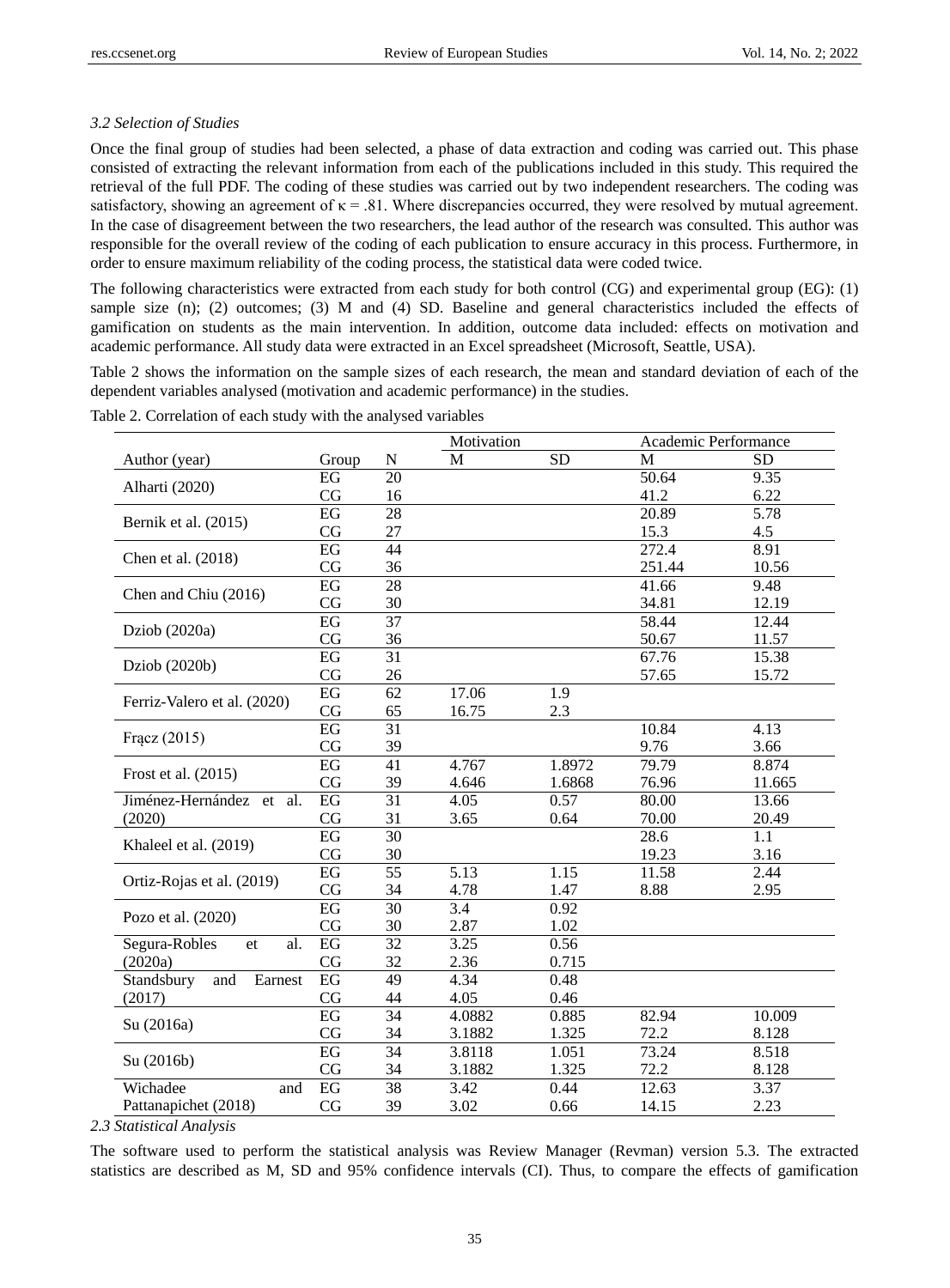between the experimental group and the control group, the number of participants, M and SD were used to calculate the standardised mean difference (SMD). SMD was used as the measure of analysis because most of the selected studies assess the same outcomes, but they were measured differently.

A fixed effect would be used if the studies were homogeneous. However, random effect was applied in case heterogeneity was detected. In studies where the random effect was applied and did not resolve heterogeneity, a sensitivity analysis was used as a next step. In addition, Cohen's principle was used to define the magnitude of SMD: <0.2 indicates a trivial magnitude; between 0.2 and 0.5 indicates a trivial magnitude; 0.5 and 0.8 indicates a moderate magnitude; >0.8 indicates a large magnitude (Cohen 1988).

The  $I<sup>2</sup>$  measure was analysed as a statistical marker to avoid possible errors when applying the Q-statistic to measure heterogeneity. I<sup>2</sup> values are represented between 0 % and 100 %: (1) small inconsistency and heterogeneity between 25-50; medium heterogeneity is between 50-75; high heterogeneity when the percentage is greater than 75 % (Higgins et al. 2008). Finally, the main analysis tools used were the forest plot and funnel plot for a better imaging of data (Chen et al. 2018; Gillette et al. 2018).

## **3. Results**

In this section, the 16 articles included in the meta-analysis will be analysed. First, a general description of the characteristics of the studies (time course, research designs and samples) will be presented. Then, the results extracted from the meta-analysis will be analysed and interpreted.

## *3.1 General Description of the Studies*

Most of the studies selected for the meta-analysis were published between 2015 and 2020, although the literature search focused on the last 10 years. In this five-year period (2015-2020), a steady pace is observed in the number of publications, reaching a maximum of six studies in the last year. In this sense, while  $62.5\%$  (n=10) of the total production corresponds to the first years (2015/2019), only 2020 accounts for 37.5% of the production generated.

The most commonly used methodological designs were quasi-experimental with CG and EG with pre-test and post-test (25 %); and experimental with CG and EG with pre-test and post-test (25 %). Other designs used in the studies are the quasi-experimental with CG and EG only post-test (18.75 %); the experimental with CG and EG only post-test (18.75 %); and the quasi-experimental with a non-equivalent control group design with pre-test and post-test (12.5 %). Finally, we also found two other studies with quasi-experimental designs with more than one CG or EG (Su, 2016; Dziob, 2020). In the meta-analysis, all possible alternatives for comparison between the groups in these studies have been considered and are reflected in the forest plot as Dziob (2020a), Dziob (2020b), Su (2016a) and Su (2016b).

In short, research has focused on comparing the results obtained by groups to which no intervention was applied (CG) with those to which it was applied (EG). The intervention used in these studies consisted of the use of different forms of gamification. In this sense, there is a clear predominance in the use of applications or digital media as the main tool both for the assessment of learning and for the development, explanation and acquisition of contents (87.5 %). Among the most characteristic examples are the use of *Kahoot* (Alharti, 2020; Wichadee and Pattanapichet, 2018); the development of role-playing or strategy games (Frost, Matta, and MacIvor 2015; Ferriz-Valero, Østerlie, Garc á-Martínez, and Garc á-Ja én 2020); the use of virtual reality (Su 2016); or the employment of specific learning apps and software such as Concept Review Bingo, Jeopardy Exam Review, Peer Wise or Minibool educational software (Bernik, Bubas, and Radosevic 2015; Chen and Chiu 2016; Chen et al. 2018; Frącz 2015; Jiménez-Hernández et al. 2020; Khaleel, Ashaari, and Wook 2019; Ortiz-Rojas et al. 2019; Pozo, López, Fuentes and López 2020).

On the other hand, there are also studies that either do not use apps or digital media, or use them as a complementary element. Clear examples of this aspect are the research conducted by Standsbury and Earnest (2017), which uses a traditional role play; that of Dziob (2020a, 2020b), which applies a physical game board for knowledge reinforcement; and that of Segura-Robles, Fuentes-Cabrera, Parra-González and López-Belmonte (2020a), which uses a Scape Room design-based game. However, regardless of the type of gamification used in the studies, most of them are usually complemented with competitive dynamics (62.5 % of the total). These are characterised by the use of points, internal leagues, rankings, or competition tables, among other aspects.

With regard to the duration of the interventions (gamification), there is variation between studies ranging from two weeks (Bernick et al. 2015) to one academic year (Chen et al., 2018; Standsbury and Earnest 2017). However, most studies comprise a maximum period of one month coinciding with the development of a particular unit (Frącz 2015; Ortiz-Rojas et al. 2019; Dziob 2020a, 2020b; Segura-Robles et al. 2020a; Ferriz-Valero et al. 2020; Pozo et al. 2020). There are also studies with a duration of one semester (Frost et al. 2015; Alharti, 2020; Jiménez-Hernández et al. 2020), and others with a length of two to three months (Chen and Chiu 2016; Su 2016; Wichadee and Pattanapichet 2018).

In terms of the samples, two fundamental aspects are worth highlighting. Firstly, the clear predominance of samples made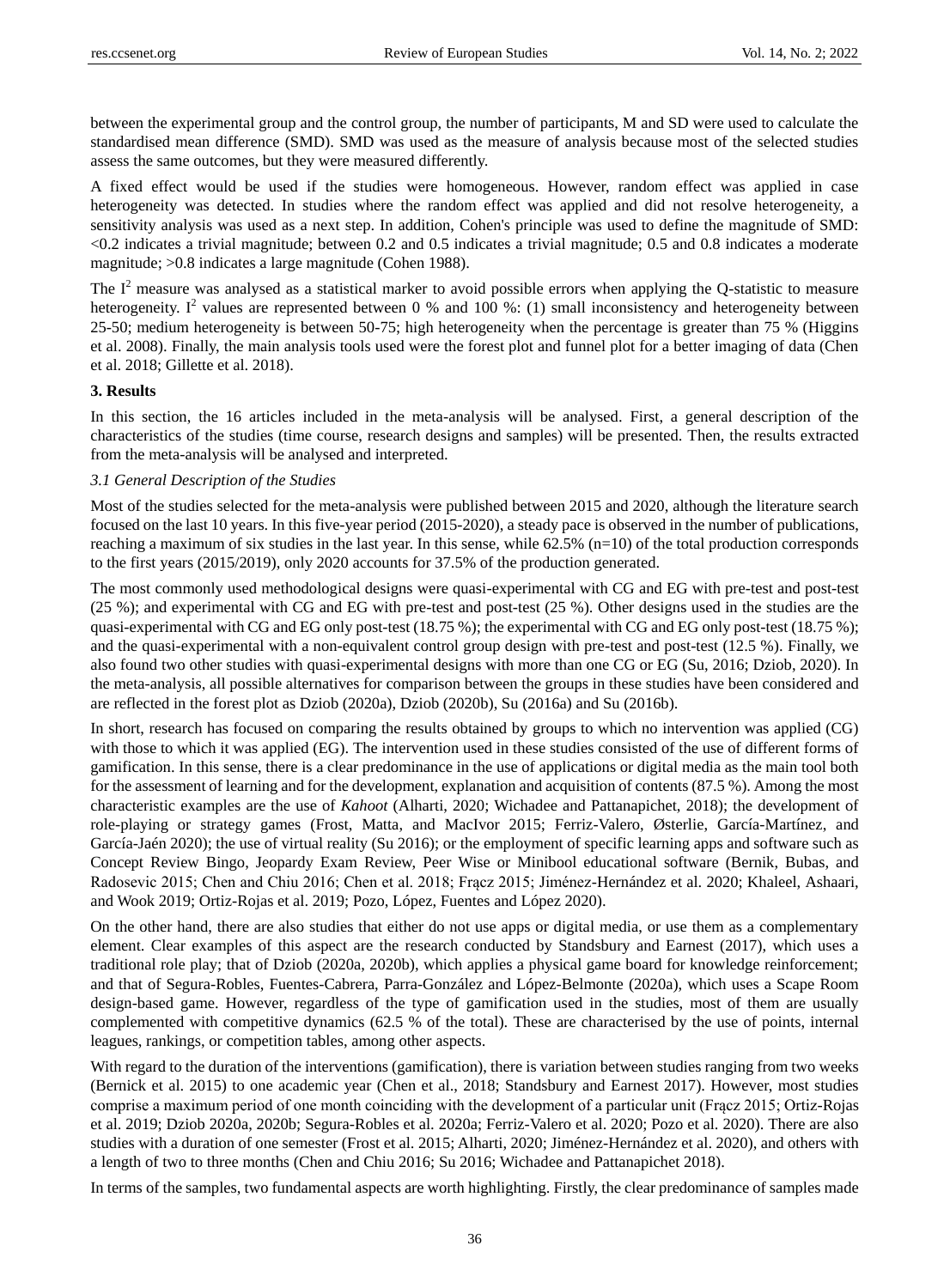up of students from the university stage (75%). Secondly, the wide variety of subjects involved in the studies. Among these, STEM subjects stand out (56.25%), followed by language teaching (18.75%), health-related subjects and PE  $(12.5\%)$ .

In relation to the outcomes analysed, all studies examine either motivation (Segura-Robles et al. 2020a; Pozo et al. 2020; Stansbury and Earnest 2017; Ferriz-Valero et al. 2020), or performance (Chen and Chiu 2016; Bernick et al. 2015; Chen et al. 2018; Dziob 2020a, 2020b; Khaleel et al. 2019; Alharti 2020), or both (Frost et al. 2015; Wichadee and Pattanapichet 2018; Ortiz-Rojas et al. 2019; Jiménez-Hernández et al. 2020; Su 2016; Frącz 2015). However, there is a small group of studies that also consider other outcomes such as the degree of effectiveness, participation, autonomy, satisfaction or the level and quality of interactions, among others.

Finally, by way of summary, table 3 shows the relationship between the different characteristics of each of the studies selected for the meta-analysis.

| <b>Study</b>                               | <b>Educational</b><br><b>Stage</b> | <b>Subject</b>             | ${\bf N}$ | Methodological<br>design                                   | Duration*      |
|--------------------------------------------|------------------------------------|----------------------------|-----------|------------------------------------------------------------|----------------|
| Alharti (2020)                             | University                         | Languages                  | 36        | R<br>$CGO1-O2$<br>EG $O_1XO_2$                             | 6              |
| Bernik et al. (2015)                       | University                         | <b>STEM</b>                | 55        | $\overline{R}$<br>$CG O1 - O2$<br>EG $O_1XO_2$             | 0.5            |
| Chen et al. (2018)                         | University                         | Languages                  | 80        | $\overline{R}$<br>$CG O1-O2$<br>EG $O_1XO_2$               | 6              |
| Chen and Chiu (2016)                       | Elementary<br>Education            | STEM                       | 58        | $\mathsf{R}$<br>$CG O1 - O2$<br>EG $O_1XO_2$               | 12             |
| Dziob (2020a)                              | Secondary<br>education             | <b>STEM</b>                | 73        | $\mathsf{R}$<br>$CG - O2$<br>EG X $O_2$                    | 1              |
| Dziob (2020b)                              | Secondary<br>education             | <b>STEM</b>                | 57        | $\overline{R}$<br>$CG - O2$<br>EG X $O_2$                  | $\mathbf{1}$   |
| Ferriz-Valero et al. (2020)                | University                         | Physical<br>Education (PE) | 127       | <b>NE</b><br>$CGO1-O2$<br>EGO <sub>1</sub> XO <sub>2</sub> | 1              |
| Fracz (2015)                               | University                         | STEM                       | 70        | $\overline{R}$<br>$CG - O2$<br>EG X $O_2$                  | 1              |
| Frost et al. (2015)                        | University                         | <b>STEM</b>                | 80        | $CG - O2$<br>EG X $O_2$                                    | 6              |
| Jim énez-Hern ández et al. (2020)          | University                         | <b>STEM</b>                | 62        | R.<br>$CG O1 - O2$<br>EGO <sub>1</sub> XO <sub>2</sub>     | 6              |
| Khaleel et al. (2019)                      | University                         | <b>STEM</b>                | 60        | $CG O1 - O2$<br>EG $O_1 X O_2$                             | Not<br>mention |
| Ortiz-Rojas et al. (2019)                  | Universidad                        | <b>STEM</b>                | 89        | $CG O1 - O2$<br>EG $O_1XO_2$                               | $\mathbf{1}$   |
| Pozo et al. (2020)                         | Secondary<br>education             | Languages                  | 60        | $CG - O2$<br>EG X O <sub>2</sub>                           | $\mathbf{1}$   |
| Segura-Robles et al. (2020a)               | Secondary<br>education             | Physical<br>Education (PE) | 64        | $C\overline{GO_1-O_2}$<br>EG $O_1XO_2$                     | $\mathbf{1}$   |
| Standsbury and Earnest (2017)              | University                         | Health<br>(Psychology)     | 93        | $\mathsf{R}$<br>$CG - O2$<br>EG X O <sub>2</sub>           | 12             |
| Su (2016a)                                 | University                         | Health<br>(Nursing)        | 68        | $CG O1 - O2$<br>EGO <sub>1</sub> XO <sub>2</sub>           | $\overline{2}$ |
| Su (2016b)                                 | University                         | Health<br>(Nursing)        | 68        | $CG O1 - O2$<br>EGO <sub>1</sub> XO <sub>2</sub>           | $\overline{2}$ |
| Wichadee<br>Pattanapichet<br>and<br>(2018) | University                         | Languages                  | 77        | $CG O1 - O2$<br>EGO <sub>1</sub> XO <sub>2</sub>           | 3              |

Table 3. Main characteristics of the studies analysed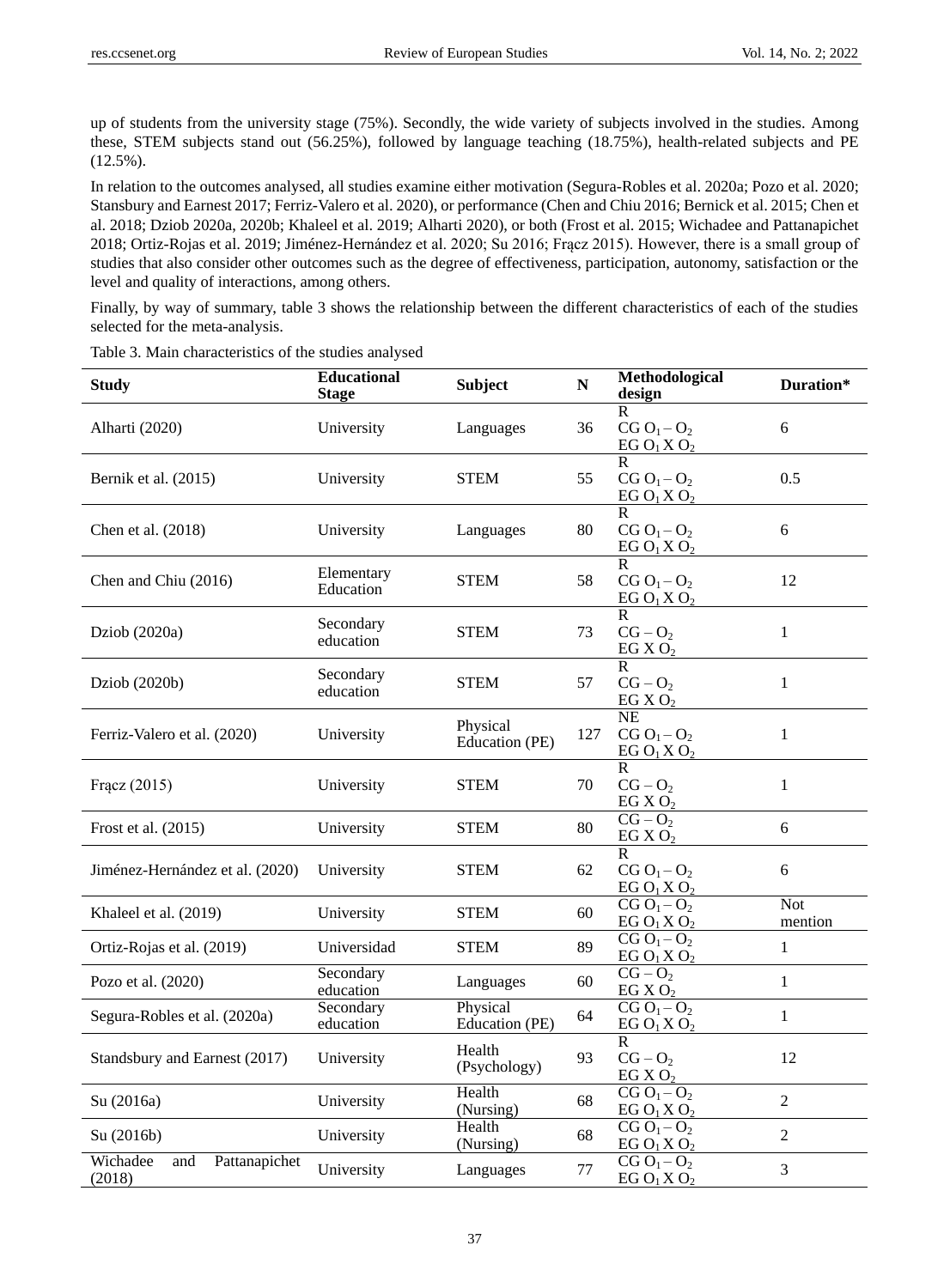Favours [control] Favours [experimental]

*Note*: \*Duration in months;  $R =$  Randomisation;  $NE =$  Non-Equivalent Design; O1=Pre-test; O2=Post-test; CG = Control Group;  $EG = Experimental Group$ ;  $X = Intervention$ .

Correlation of each study with the analysed variables

#### *3.2 Meta-Analysis Results*

3.2.1 Gamification Effects on Learner Motivation (Meta-Analysis)

In this section, the general effects of gamification on students' motivation are analysed. To this end, Figure 2 shows the results of the eleven studies (858 participants) included in the meta-analysis that measure this effect (Ferriz-Valero et al. 2020; Frącz 2015; Frost et al. (2015); Jiménez-Hernández et al. 2020; Ortiz-Rojas et al. 2019; Pozo et al. 2020; Segura-Robles et al. 2020a; Standsbury and Earnest 2017; Su 2016a, b; Wichadee and Pattanapichet 2018).

Overall, most studies show a significant effect  $(p < 0.05)$  in favour of EG (Su, 2016a, b; Standsbury and Earnest, 2017; Wichadee and Pattanapichet, 2018; Ortiz-Rojas et al., 2019; Jiménez-Hernández et al., 2020; Pozo et al., 2020; Segura-Robles et al., 2020a). The diamond image to the right of the no effect line confirms that the difference between groups is statistically significant ( $p < 0.05$ ), confirming, a priori, that gamification exerts a positive effect on motivation. In fact, the overall effect estimate of the investigations considered verifies this difference between the EG ( $n = 437$ ) and the CG (n = 421) (SMD = 0.51; 95% CI [0.29, 0.73];  $p < 0.00001$ ), showing an oscillation of the effects between .02 and 1.37. The meta-analysis reported a medium heterogeneous pooled result ( $p=0.006$ ,  $I^2=59%$ ) in accordance with Cohen (1988) and Hattie (2015) principles. This shows that there are moderate inconsistencies between studies due to possible differences in samples, experimental conditions or even in the measures used. However, heterogeneity could be resolved by performing sensitivity of analysis ( $p=0.45$ ,  $I^2=0\%$ ), with the exclusion of two studies (Ferriz-Valero et al., 2020; Segura-Robles et al., 2020a), after which the overall effect estimate would still show a statistically significant difference (SMD=0.49; 95% CI [0.33, 0.64]; p < 0.00001). Therefore, this analysis determines that Ferriz-Valero et al. (2020) and Segura-Robles et al. (2020a) cause moderate heterogeneity among the studies analysed in the meta-analysis.

|                                                                                                    | Experimental |       |       |        | Control |       |        | <b>Std. Mean Difference</b> | <b>Std. Mean Difference</b> |
|----------------------------------------------------------------------------------------------------|--------------|-------|-------|--------|---------|-------|--------|-----------------------------|-----------------------------|
| <b>Study or Subgroup</b>                                                                           | Mean         | SD    | Total | Mean   | SD      | Total | Weight | IV, Random, 95% CI          | IV, Random, 95% CI          |
| Ferriz-Valero et al. (2020)                                                                        | 1.706        | 1.9   | 62    | 1.675  | 0.23    | 65    | 11.1%  | $0.02$ [-0.32, 0.37]        |                             |
| Frackz (2015)                                                                                      | 4.64         | 0.45  | 31    | 4.47   | 0.47    | 39    | 8.9%   | $0.36$ [-0.11, 0.84]        |                             |
| Frost et al. (2015)                                                                                | 4.767        | .8972 | 41    | 4.646  | .6868   | 39    | 9.5%   | $0.07$ [-0.37, 0.51]        |                             |
| Jiménez-Hernández et al. (2020)                                                                    | 4.05         | 0.57  | 31    | 3.65   | 0.64    | 31    | 8.3%   | $0.65$ [0.14, 1.16]         |                             |
| Ortiz-Rojas et al. (2019)                                                                          | 5.13         | 1.15  | 55    | 4.78   | 1.47    | 34    | 9.7%   | $0.27$ [-0.16, 0.70]        |                             |
| Pozo et al. (2020)                                                                                 | 3.4          | 0.92  | 30    | 2.87   | 1.02    | 30    | 8.3%   | $0.54$ [0.02, 1.05]         |                             |
| Segura-Robles et al. (2020a)                                                                       | 3.25         | 0.56  | 32    | 2.36   | 0.715   | 32    | 7.8%   | 1.37 [0.82, 1.92]           |                             |
| Standsbury & Earnest (2017)                                                                        | 4.34         | 0.48  | 49    | 4.05   | 0.46    | 44    | 9.9%   | $0.61$ [0.19, 1.03]         |                             |
| Su (2016a)                                                                                         | 4.0882       | 0.885 | 34    | 3.1882 | 1.325   | 34    | 8.6%   | $0.79$ [0.30, 1.28]         |                             |
| Su (2016b)                                                                                         | 3.8118       | 1.051 | 34    | 3.1882 | 1.325   | 34    | 8.8%   | $0.52$ [0.03, 1.00]         |                             |
| Wichadee & Pattanapichet (2018)                                                                    | 3.42         | 0.44  | 38    | 3.02   | 0.66    | 39    | 9.1%   | 0.70 [0.24, 1.17]           |                             |
| <b>Total (95% CI)</b>                                                                              |              |       | 437   |        |         | 421   | 100.0% | $0.51$ [0.29, 0.73]         |                             |
| Heterogeneity: Tau <sup>2</sup> = 0.08: Chi <sup>2</sup> = 24.57, df = 10 (P = 0.006): $I^2$ = 59% |              |       |       |        |         |       |        |                             |                             |

Test for overall effect:  $Z = 4.61$  (P < 0.00001)

| Figure 2. Forest plot with all the results (A) |  |  |  |  |  |  |  |
|------------------------------------------------|--|--|--|--|--|--|--|
|------------------------------------------------|--|--|--|--|--|--|--|

|                                                                                                 |        | <b>Experimental</b> |       | Control |       |    |              | <b>Std. Mean Difference</b> | <b>Std. Mean Difference</b>              |
|-------------------------------------------------------------------------------------------------|--------|---------------------|-------|---------|-------|----|--------------|-----------------------------|------------------------------------------|
| <b>Study or Subgroup</b>                                                                        | Mean   | SD                  | Total | Mean    | SD    |    | Total Weight | IV, Random, 95% CI          | IV, Random, 95% CI                       |
| Ferriz-Valero et al. (2020)                                                                     | 1.706  | 1.9                 | 62    | 1.675   | 0.23  | 65 | 0.0%         | $0.02$ [-0.32, 0.37]        |                                          |
| Frackz (2015)                                                                                   | 4.64   | 0.45                | 31    | 4.47    | 0.47  | 39 | 10.7%        | $0.36$ [-0.11, 0.84]        |                                          |
| Frost et al. (2015)                                                                             | 4.767  | .8972               | 41    | 4.646   | .6868 | 39 | 12.5%        | $0.07$ [-0.37, 0.51]        |                                          |
| Jiménez-Hernández et al. (2020)                                                                 | 4.05   | 0.57                | 31    | 3.65    | 0.64  | 31 | 9.2%         | $0.65$ [0.14, 1.16]         |                                          |
| Ortiz-Rojas et al. (2019)                                                                       | 5.13   | 1.15                | 55    | 4.78    | 1.47  | 34 | 13.1%        | $0.27$ [-0.16, 0.70]        |                                          |
| Pozo et al. (2020)                                                                              | 3.4    | 0.92                | 30    | 2.87    | 1.02  | 30 | 9.1%         | $0.54$ [0.02, 1.05]         |                                          |
| Segura-Robles et al. (2020a)                                                                    | 3.25   | 0.56                | 32    | 2.36    | 0.715 | 32 | 0.0%         | 1.37 [0.82, 1.92]           |                                          |
| Standsbury & Earnest (2017)                                                                     | 4.34   | 0.48                | 49    | 4.05    | 0.46  | 44 | 13.9%        | $0.61$ [0.19, 1.03]         |                                          |
| Su (2016a)                                                                                      | 4.0882 | 0.885               | 34    | 3.1882  | 1.325 | 34 | 9.9%         | $0.79$ [0.30, 1.28]         |                                          |
| Su (2016b)                                                                                      | 3.8118 | .051                | 34    | 3.1882  | 1.325 | 34 | 10.3%        | $0.52$ [0.03, 1.00]         |                                          |
| Wichadee & Pattanapichet (2018)                                                                 | 3.42   | 0.44                | 38    | 3.02    | 0.66  | 39 | 11.3%        | $0.70$ [0.24, 1.17]         |                                          |
| <b>Total (95% CI)</b>                                                                           |        |                     | 343   |         |       |    | 324 100.0%   | $0.49$ [0.33, 0.64]         |                                          |
| Heterogeneity: Tau <sup>2</sup> = 0.00; Chi <sup>2</sup> = 7.84, df = 8 (P = 0.45); $I^2 = 0\%$ |        |                     |       |         |       |    |              |                             |                                          |
| Test for overall effect: $Z = 6.15$ (P < 0.00001)                                               |        |                     |       |         |       |    |              |                             | Favours [control] Favours [experimental] |

Figure 3. Forest plot after sensitivity analysis (B)

Regarding publication bias, Figure 3 shows the distribution of interventions according to the significance of the effect and precision of the studies on student motivation. The funnel plot shows the size (Y-axis) and effect (X-axis) of the studies included in this meta-analysis. The distribution of the studies shows a majority clustering in the middle part of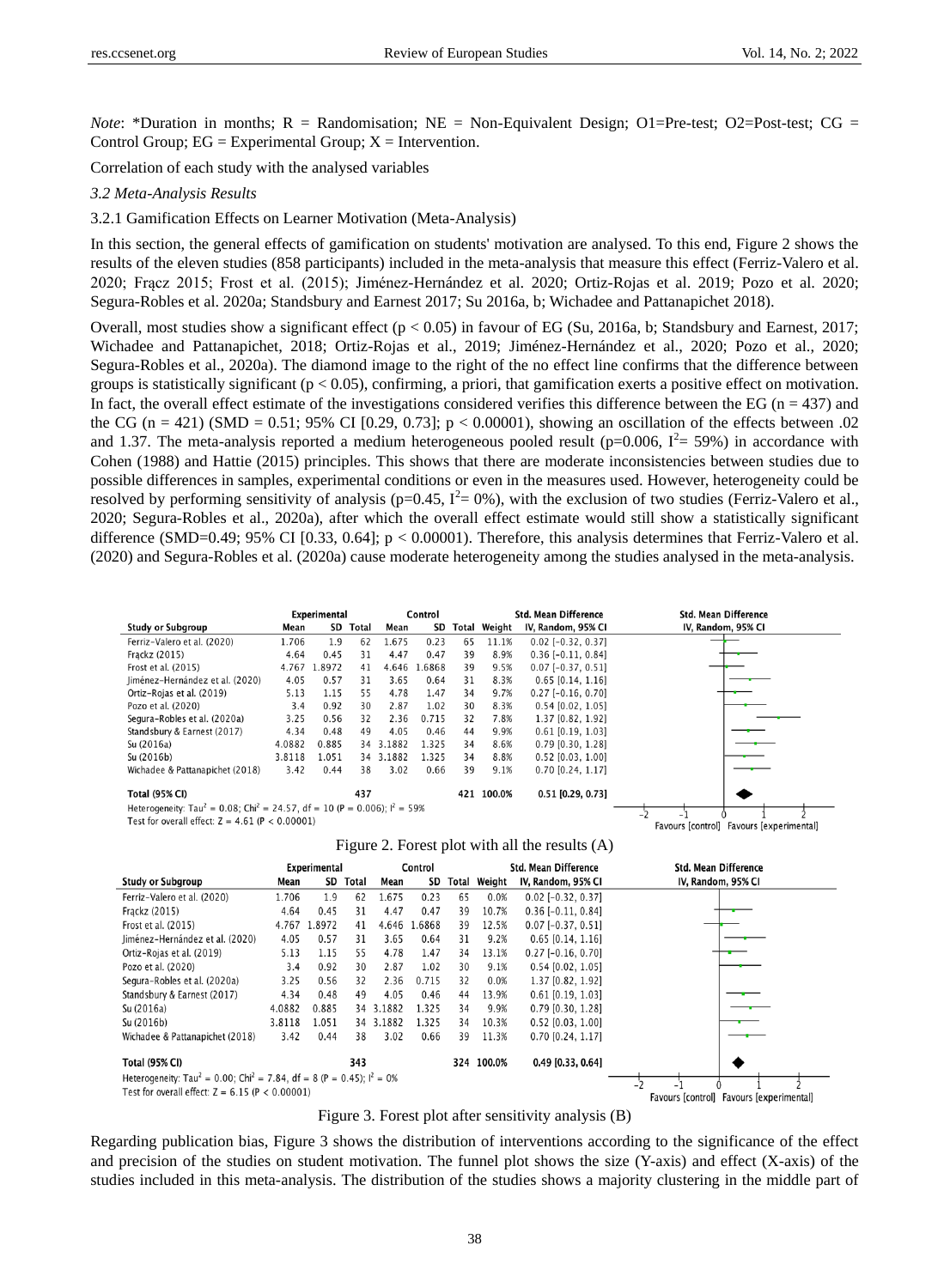the Y-axis, therefore, the interventions included in this quantitative analysis are of moderate precision. Additionally, the distribution of studies in terms of effect size reflects symmetry on the X-axis, with only one study falling outside the parameters of the clustering of research, possibly due to the presence of heterogeneity. On the other hand, the funnel plot shows the presence of a larger number of publications with smaller effect size results located on the right side of the effect line. Therefore, fewer studies show statistically favourable results, which could mean that there is no publication bias in the research on the effect of gamification on student motivation.



Figure 4. Funnel Plot on the distribution of the analysed gamification studies and their impact on motivation

3.2.2 Effects of Gamification on Student Performance (Meta-Analysis)

This section shows the effects that gamification can have on student performance. To this end, Figure 5 shows the results of the fourteen studies (933 participants) included in the meta-analysis that measure this variable (Bernik et al. 2015; Frącz 2015; Frost et al 2015; Su 2016a, b; Chen and Chiu 2016; Chen et al. 2018; Wichadee and Pattanapichet 2018; Ortiz-Rojas et al. 2019; Khaleel et al. 2019; Dziob 2020a, b; Alharti 2020; Jiménez-Hernández et al. 2020).

The forest plot shows that the overall effect estimate of the results verifies that EG produces a significant effect  $(n = 482)$ with respect to the CG (n = 451) (SMD = 0.89; 95% CI [0.45, 1.32];  $p < 0.0001$ ), showing an oscillation of the effects between -.53 and 3.91. Regarding heterogeneity, the meta-analysis reported large heterogeneous pooled results (p < 0.00001,  $I^2 = 90\%$ ) according to the principle of Cohen (1988) and Hattie (2015). To resolve the high degree of heterogeneity, a random effect and sensitivity analysis was applied, however, the heterogeneity could not be solved. This shows that there is substantial inconsistency between studies due to possible differences in samples, experimental conditions and, above all, the use of different measurement instruments for the variables.

|                                                                                                       |       | Experimental |       | Control<br><b>Std. Mean Difference</b> |        |       |        |                                    | <b>Std. Mean Difference</b> |                                          |
|-------------------------------------------------------------------------------------------------------|-------|--------------|-------|----------------------------------------|--------|-------|--------|------------------------------------|-----------------------------|------------------------------------------|
| <b>Study or Subgroup</b>                                                                              | Mean  | SD           | Total | Mean                                   | SD     | Total | Weight | IV, Random, 95% CI                 | Year                        | IV, Random, 95% CI                       |
| Bernik et al. (2015)                                                                                  | 20.89 | 5.78         | 28    | 15.3                                   | 4.5    | 27    | 7.1%   | 1.06 [0.49, 1.63] 2015             |                             |                                          |
| Frackz (2015)                                                                                         | 10.84 | 4.13         | 31    | 9.76                                   | 3.66   | 39    | 7.4%   | $0.28$ [-0.20, 0.75] 2015          |                             |                                          |
| Frost et al. (2015)                                                                                   | 79.79 | 8.84         |       | 41 76.96                               | 11.665 | 39    | 7.4%   | $0.27$ [-0.17, 0.71] 2015          |                             |                                          |
| Su (2016a)                                                                                            | 82.94 | 10.009       | 34    | 72.2                                   | 8.128  | 34    | 7.2%   | 1.16 [0.65, 1.68] 2016             |                             |                                          |
| Su (2016b)                                                                                            | 73.24 | 8.518        | 34    | 72.2                                   | 8.128  | 34    | 7.3%   | $0.12$ [-0.35, 0.60] 2016          |                             |                                          |
| Cheng & Chiu (2016)                                                                                   | 41.66 | 9.48         |       | 28 34.81                               | 12.19  | 30    | 7.2%   | 0.62 [0.09, 1.14] 2016             |                             |                                          |
| Chen et al. (2018)                                                                                    | 272.4 | 8.91         |       | 44 251.4                               | 10.56  | 36    | 7.1%   | 2.15 [1.59, 2.70] 2018             |                             |                                          |
| Wichadee & Pattanapichet (2018)                                                                       | 12.63 | 3.37         |       | 38 14.15                               | 2.23   | 39    | 7.4%   | $-0.53$ [ $-0.98$ , $-0.07$ ] 2018 |                             |                                          |
| Ortiz-Rojas et al. (2019)                                                                             | 11.58 | 2.44         | 55    | 8.88                                   | 2.95   | 34    | 7.4%   | 1.01 [0.56, 1.47] 2019             |                             |                                          |
| Kahleel (2019)                                                                                        | 28.6  | 1.1          |       | 30 19.23                               | 3.16   | 30    | 6.0%   | 3.91 [3.03, 4.79] 2019             |                             |                                          |
| Dziob (2020b)                                                                                         | 67.76 | 15.38        |       | 31 57.65                               | 15.72  | 26    | 7.2%   | $0.64$ [0.11, 1.18] 2020           |                             |                                          |
| Alharti (2020)                                                                                        | 50.64 | 9.35         | 20    | 41.2                                   | 6.22   | 16    | 6.6%   | 1.14 [0.42, 1.85] 2020             |                             |                                          |
| Dziob (2020a)                                                                                         | 58.44 | 12.44        |       | 37 50.67                               | 11.57  | 36    | 7.4%   | 0.64 [0.17, 1.11] 2020             |                             |                                          |
| Jiménez-Hernández et al. (2020)                                                                       | 80    | 13.66        | 31    | 70                                     | 20.49  | 31    | 7.3%   | 0.57 [0.06, 1.08] 2020             |                             |                                          |
| <b>Total (95% CI)</b>                                                                                 |       |              | 482   |                                        |        | 451   | 100.0% | $0.89$ [0.45, 1.32]                |                             |                                          |
| Heterogeneity: Tau <sup>2</sup> = 0.60; Chi <sup>2</sup> = 125.39, df = 13 (P < 0.00001); $I^2$ = 90% |       |              |       |                                        |        |       |        |                                    |                             | $\frac{1}{4}$                            |
| Test for overall effect: $Z = 4.02$ (P < 0.0001)                                                      |       |              |       |                                        |        |       |        |                                    |                             | Favours [control] Favours [experimental] |

Figure 5. Forest plot of gamification publications analysing the impact on students' academic performance

Regarding publication bias, Figure 6 shows a heterogeneous distribution of studies and, in this case, concentrated on the left side of the central axis. This shows the existence of a larger number of studies with favourable results for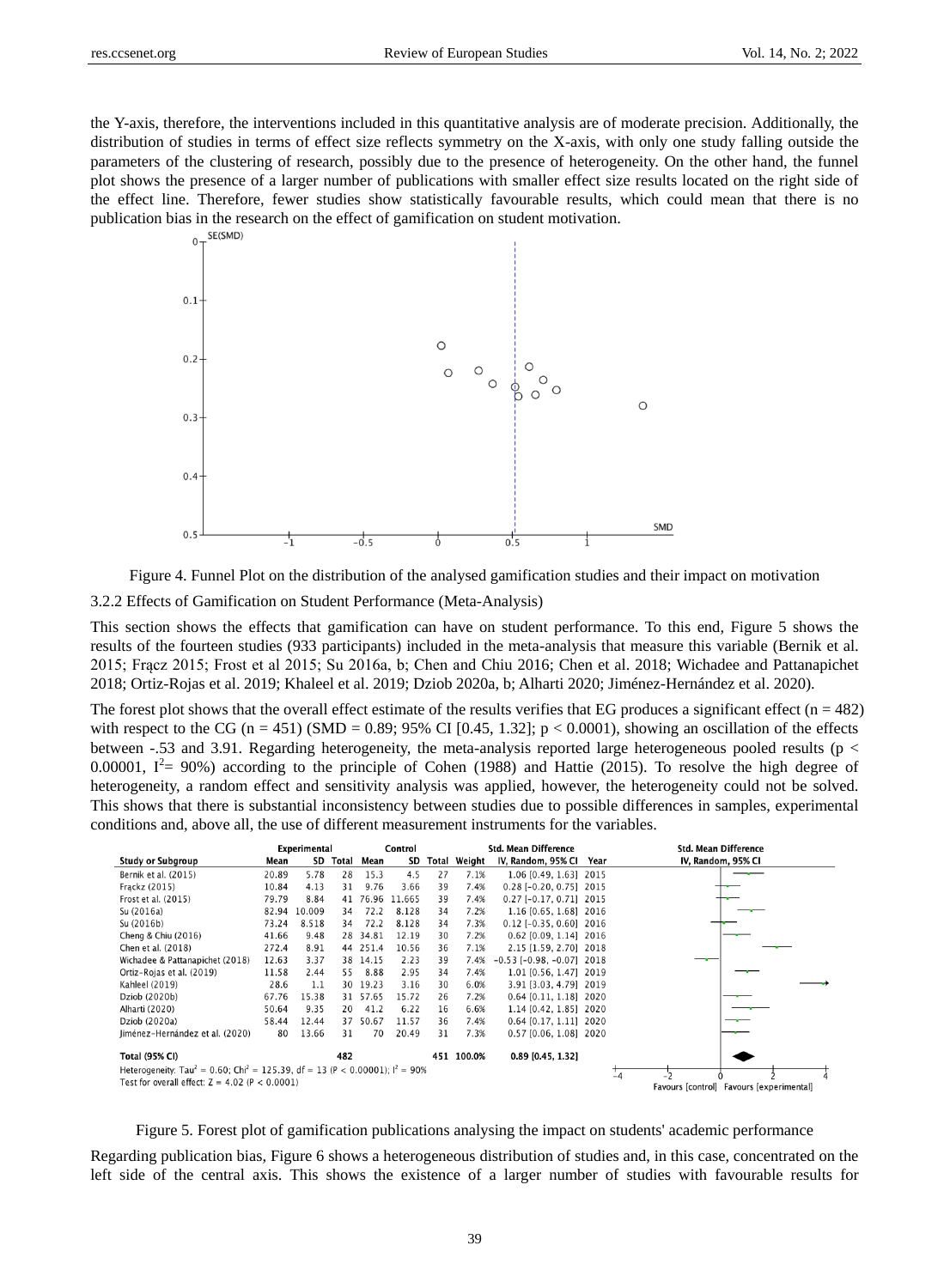gamification. Furthermore, the dispersion of several studies on the right side of the no effect line shows an asymmetric distribution in terms of effect size (X-axis) and precision (Y-axis) of the studies, which could be caused by the existence of high heterogeneity among the investigations. Therefore, these characteristics indicate a possible existence of publication bias in research on the effect of gamification on student achievement. However, as mentioned above, it should be noted that the high heterogeneity ( $p < 0.00001$ ,  $I^2 = 90\%$ ) could be the cause of this asymmetric distribution of studies, and therefore the existence of a false positive publication bias.



Figure 6. Funnel Plot on the distribution of the analysed gamification studies and their impact on performance

## **4. Discussion**

The aim of this meta-analysis was to investigate the effects of gamification on motivation and academic performance in educational context. A total of 16 intervention studies carried out between January 2010 and the end of January 2022 met the inclusion criteria. The majority of selected studies were from 2015 to 2020. The last year this area increased remarkably, with 6 research (37,5% of the total). The samples were mostly formed by students from university programs (75%). Moreover, the areas involved in the studies were STEM (56.25%), foreign language (18.75%), and subjects associated with health and PE (12.5%). In general, the interventions are based on apps or digital means as main instrument to perform the gamification. For example, the use of *Kahoot*, role-playing or strategy games, or specific learning apps and software (*Classcraft®* ). In addition, other proposals use traditional role play or Scape Room designs. Independently of the type of gamification, most of them are usually accompanied by competitive dynamics (62.5% of the total). The duration was from 2 weeks to 1 academic year, although the most of studies use a period of 1 month (coinciding with 1 teaching unit). General findings show that gamification positively effect on motivation and academic performance in educational context. It is suggested to use this kind of active methodology to potentiate a good atmosphere and learning during the learning-teaching process.

Our results show that gamification can positively affect motivation and academic performance in educational context, mostly in university. So far, not conclusive meta-analysis on the effects of gamification in motivational or academic variables together had yet been provided (Sailer and Homner 2020). Dicheva, Dichev, Agre and Angelova (2015) conducted a review of 34 empirical studies published between 2010 - 2014. Their findings revealed that most of the interventions (n=18) showed positive effects of gamification on various cognitive, motivational and behavioural variables. Two years later, Dicheva and Dichev published another literature review, and identified 51 additional studies, where 12 interventions reported positive results and three negative results. It can be seen that most of the analysed studies were inconclusive ( $n = 26$ ) (Dichev and Dicheva 2017). In line with this, reviews such as Seaborn and Fels (2015), or Hamari et al. (2014), found mixed results in studies published between the time period 2008- 2013. These findings are in line with those found in the present study, which highlights a moderate inconsistency and precision between studies. This could be due to gamification contexts or methodology, differences regarding to samples, the experimental conditions or even the measures used or the confounding variables (Ferriz-Valero et al. 2020; Segura-Robles et al. 2020a).

The present meta-analysis found that the kind of outstanding intervention is based on apps or digital means as main

40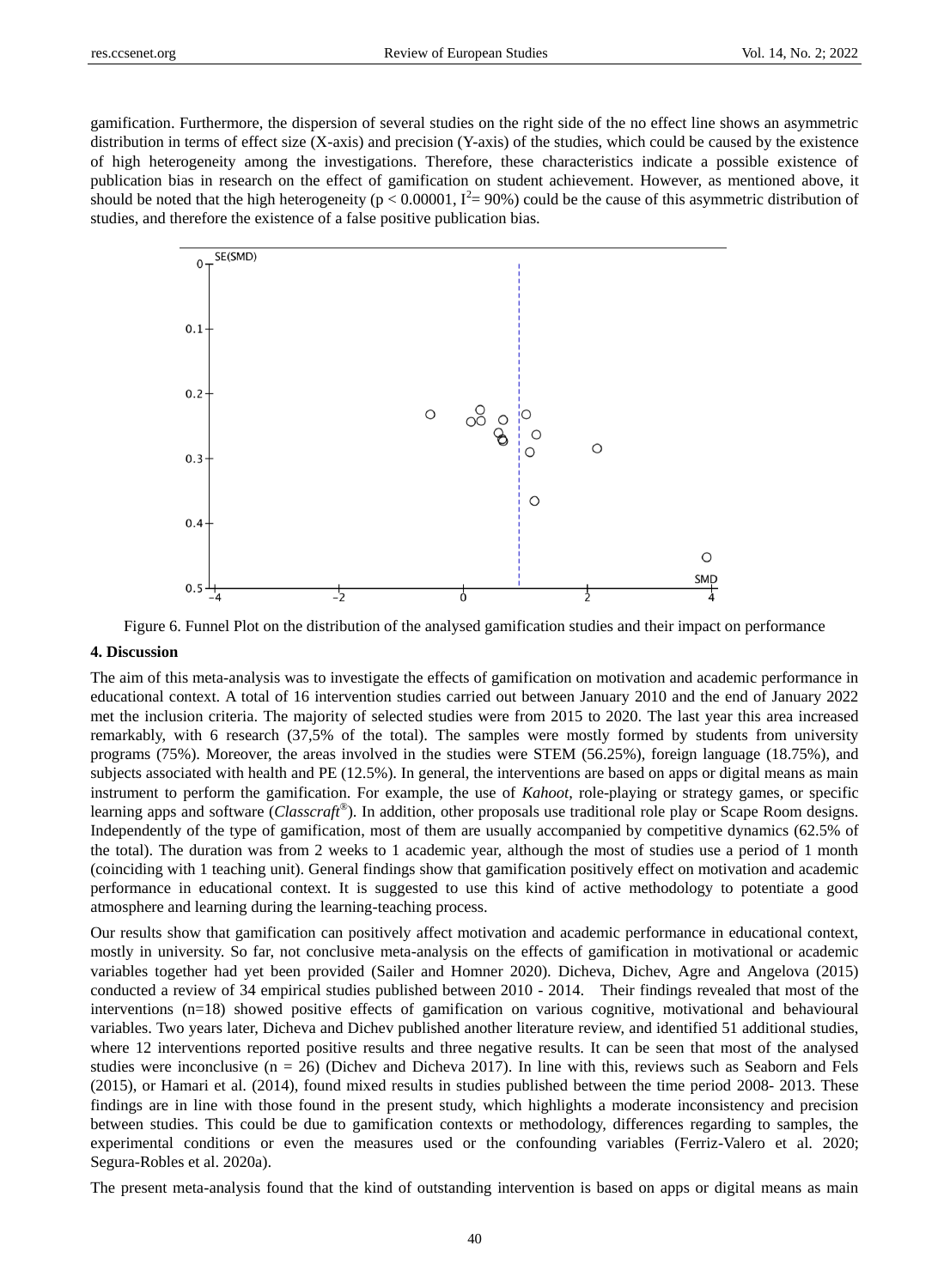instrument to carry out the gamification, for the evaluation of learning as well as for the development, explanation and acquisition of contents (87.5%). For example, the use of *Kahoot* (Alharti, 2020; Wichadee and Pattanapichet 2018), the development of role-playing or strategy games (Frost et al. 2015; Ferriz-Valero et al. 2020), the use of virtual reality (Su 2016) or the use of specific learning apps and software (Bernik et al. 2015; Chen and Chiu 2016; Chen et al. 2018; Frącz 2015; Jiménez-Hernández et al. 2020; Khaleel et al. 2019; Ortiz-Rojas et al. 2019; Pozo et al. 2020). Studies are also observed in which either no applications or digital media are used, or they are used as a complementary element. For instance, Standsbury and Earnest (2017) used a traditional role play, Dziob (2020) a physical game board for knowledge reinforcement, and Segura-Robles et al. (2020a), which employed a design of Scape Room. The most of studies are accompanied by competitive dynamics (62.5% of the total). These are characterized by the use of points, internal leagues, rankings, or competition tables. All these components engage participants, motivates action and promotes learning, with its subsequent effect on the academic performance (Sailer and Homner 2020).

## *4.1 Gamification and Motivation*

Even though some studies provided different results and have not shown an increase in student motivation after a gamified programme (Domínguez et al. 2013; Hanus and Fox 2015; Joo, Johnsen, and Ball 2019), the findings of this meta-analysis show that gamification enhances motivation in educational context (Su 2016a, b; Standsbury and Earnest 2017; Wichadee and Pattanapichet 2018; Ortiz-Rojas et al. 2019; Jiménez-Hernández et al. 2020; Pozo et al. 2020; Segura-Robles et al. 2020a), above all in university. In this line, Charles et al. (2011) found that university students enjoyed more the gamified experience. Similarly, Bellotti et al. (2013) reported higher engagement, interest and commitment among participants. Gamification could positively affect the four psychological needs from self-determination theory (Ryan and Deci 2002). Among them, novelty can be an important component of a gamified intervention in the short and long term, through fostering the interest for the activities (González-Cutre et al. 2016) and maintain the intrinsic motivation (Fern ández-R ó et al. 2020), in favour of learning and academic performance (Ryan and Deci 2002). This motivational effect of novelty could be due to the continuous use of tasks that involved active student participation and learning (Lim, Carpio, and Ong 2019). A study also added that effects of competition together with collaboration during gamification, might affect to motivational outcomes (Sailer and Homner 2020). Gamification increases the enjoyment, friendship and learning (Fern ández-R  $6$  et al. 2020). All this produces a sense of well-being, happiness and positive emotions associated with the achievement of challenges, and engagement due to the attraction felt by the proposed dynamics (Hamari et al. 2014). Therefore, the combination of the components of the active gamification methodology, together with the novelty, the feedback, and the climate of progressive goal attainment promoted intrinsic motivation to a greater extent than extrinsic motivation, which is usually more ephemeral and dependent on those external factors outside the participant (Fern ández-R ó et al. 2020).

In this regard, several studies indicated that challenging tasks, narratives, and tangible rewards, are considered key variables in the gamified interventions to promote students' intrinsic motivation (Dichev and Dicheva 2017; Werbach and Hunter 2012). Pérez-López, Rivera-García, and Trigueros-Cervantes (2019), carried out a proposal based on the TV Show "*Game of Thrones*" at the university context. The study concluded that gamification as a methodological strategy increases student's motivation, which leads to higher involvement in learning. One year later, Fernández-R ó et al. (2020), found that students' intrinsic motivation significantly improved with extrinsic rewards as points or badges during "*MarvPE*", a gamification based on the Marvel universe of super heroes (15 weeks, 2 sessions per week/50 min each), and they justified it according the self-determination theory of motivation. These authors indicate that the students enjoyed the experience and showed feelings like happiness and excitement, because of the novel pedagogical approach, where the narrative is a key motivating aspect. Perhaps, the dynamics with varied and playful tasks allowed a positive perception of the participants. For example, many teenagers may be working on content or carrying out an exercise related with Ironman while they are thinking that are involved in a competition to obtain a badge related to the dynamic. Other interesting gamified proposal could be the "*\$ in TIME*" project using a mobile app (Mora-Gonzalez, Pérez-López, and Delgado-Fernández, 2020), "*The Matrix rEFvolution Program*" (Mora-Gonzalez, Pérez-López, Esteban-Cornejo, and Delgado-Fernández 2020) or "*The Seneb's Enigma*", an educational hybrid program based on gamification and teaching personal and social responsibility strategies, with a double history and health objective (Melero-Cañas et al. 2021). However, teachers sometimes showed concern for the workload of this new pedagogical approach (Fernández-Río et al. 2020). In summary, this meta-analysis shows that the experimental groups enrolled in gamification programmes had more motivation and enjoyed the learning process more, and provides important information to determine the positive effect of gamification on motivation, bearing in mind that more studies are still needed to determine the most appropriate stimuli to obtain the best benefits. The motivational power of gamification has become an especially promising method for instructional contexts (Sailer and Homner 2020). If motivation grows, learning becomes meaningful (Melero-Cañas et al. 2021).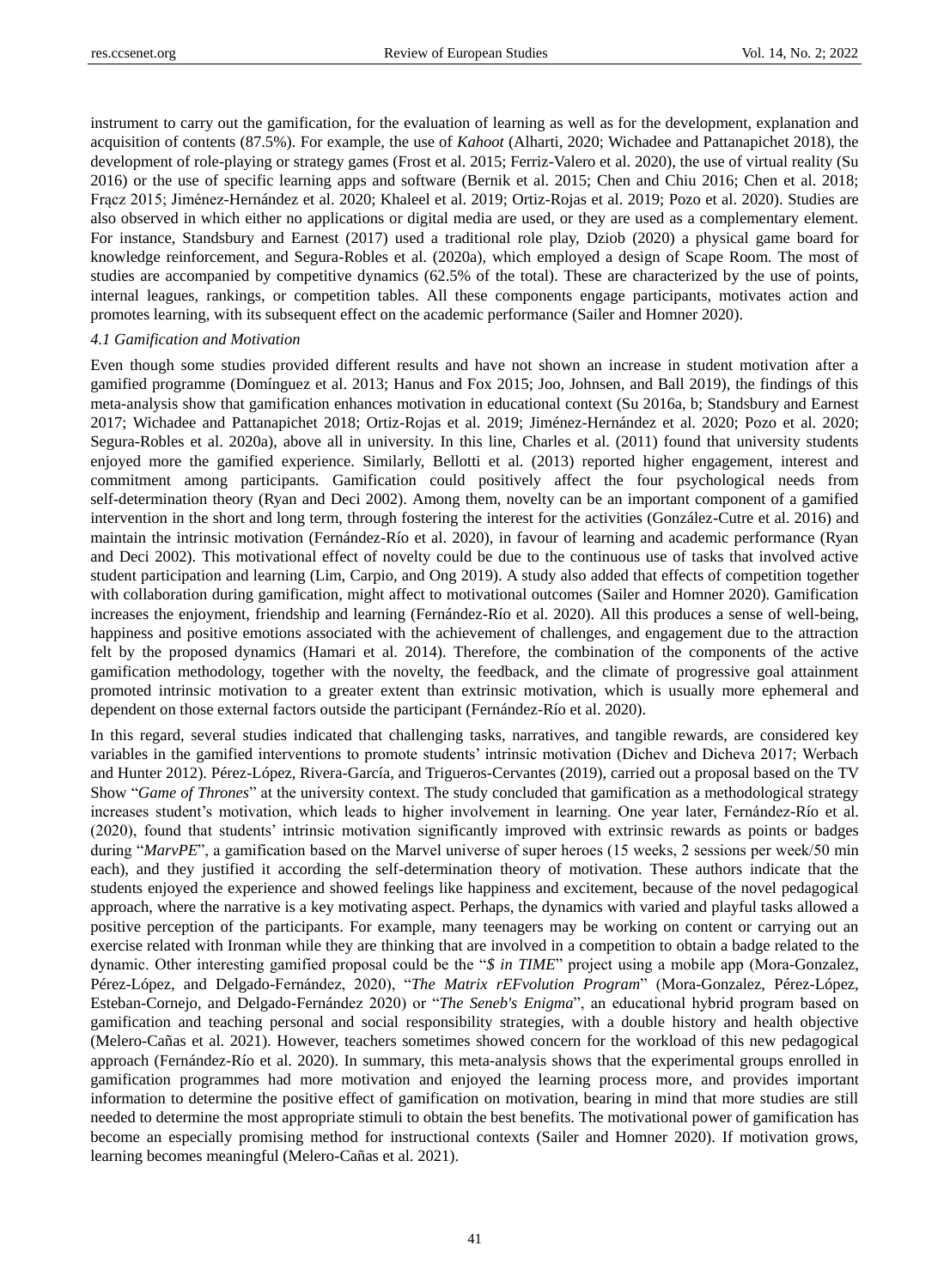## *4.2 Gamification and Academic Performance*

The features and component of gamification are key to raise the motivation and, consequently, the academic performance (Sailer and Homner 2020). In this concern, studies analysing the effect of gamification in academic performance have shown clear benefits (Bernik et al. 2015; Frącz 2015; Frost et al. 2015; Su 2016a, b; Chen and Chiu 2016; Chen et al. 2018; Wichadee and Pattanapichet 2018; Ortiz-Rojas et al. 2019; Khaleel et al. 2019; Dziob 2020a, b; Alharti 2020; Jiménez-Hernández et al. 2020). However, the meta-analysis estimated a substantial inconsistency between studies for the differences in samples, the experimental conditions or, above all, due to the variability in the programs and variables used. The results also show a high heterogeneity in the effect of gamification on academic performance, indicating possible bias in the findings in the funnel plot.

Recent experimental studies show that gamification increases student achievement (Huang, Hew, and Lo 2018; Mar *fi*, Frez, Cruz-Lemus, and Genero 2018). A recent meta-analysis conducted by Yıldırım, and Şen (2020), studied the size of educational gamification and its effect on academic performance covering 45 experimental studies composed of 3487 students from different countries. The heterogeneity of the effect values obtained promoted the use of the random effects model and the mean value of the effect size was 0.557. Hedges' omega-squared value was 0.072. This score indicates that gamification has a positive effect of 7.2% on academic performance. Along these lines, Hamari et al. (2014) examined the results of experimental studies on gamification as a review and presented results showing the positive effects of gamification. Majuri, Koivisto, and Hamari (2018) reviewed experimental studies on gamification and described that the substantial majority of investigation reports positive learning outcomes. In this regard, Ferriz-Valero et al. (2020), suggest that gamified application is favourable for academic performance at the university stage, although intrinsic motivation does not change. The use of *Classcraft*® as a software for gamified educational intervention allows intervention and control groups to receive just the same content with the same methodology (grouping, design of activities, or feedback). Charles et al. (2011) found that university students learned more with the gamified experience and improved their academic performance. Domínguez et al. (2013) showed an increase in academic performance, but the students performed poorly on written tasks and were less engaged in class. In a similar way, other gamified programmes showed that participants showed lower satisfaction and final academic performance (De Marcos et al. 2014; Hanus and Fox 2015). Therefore, the results demonstrate that perhaps performance depends on the variety of assessment instruments and may be affected by other confounding variables. More research is needed to evaluate the impact of gamification on student motivation and academic performance on larger sample sizes, unifying the programs' criteria, using clear procedures and employing common validated instruments of measure.

#### **5. Limitations and Strengths**

This meta-analysis shows inaccuracy in some gamification programmes as the main weakness. Gamification applications and instruments of evaluation can be very diverse. Some studies do not describe in depth the type of gamification that was used, duration nor internal organisation. Also, some studies do not take into account contextual and situational factors nor other variables undertaken by students during their daily habits, which may bias the results. These moderating factors could be important to explain the conceptual heterogeneity in gamification. In this regard, it would be interesting to included contextual, situational, and methodological moderators in future proposal. These limitations difficult to know the most effective gamified programme. In spite of the above, it is the first time that a meta-analysis classifies and analyse the effects of gamification on motivation and academic performance across the educational stages (from primary school to university). The scope of this work was limited to intervention studies and we have provided educational implications on the use of gamification within educational context, to improve student's motivation and academic performance.

## **6. Conclusions and Educational Implications to Use Gamification Within Educational Context**

This meta-analysis has shown that active strategies based on gamification have a high potential that was previously unrecognised. To incorporate the active methodology of gamification, consisting of dynamics (progressive and striking narrative), mechanics (challenges, cooperation, competition, rewards or continuous feedback) and components (avatars, points, badges or levels), increase the motivation for the learning process and academic performance in the educational context. For this reason, we consider that one of the main educational implications of this study should be the increased use of gamification programmes in schools. In this sense, encouraging educational legislation to introduce these methodologies in the classroom would be a great step forward. Gamification could be used such as guiding thread within the teaching planning and teaching units. Teachers who are not specialists in this active methodology should be instructed to incorporate all the mechanism and the correct structure in their subjects. One recommendation is to use the technology and active learning through the gamification proposals.

There is a need for more scientific production oriented towards the analysis of the duration, frequency and type of stimuli suitable for structuring gamified programmes in the school context. Furthermore, little is known about possible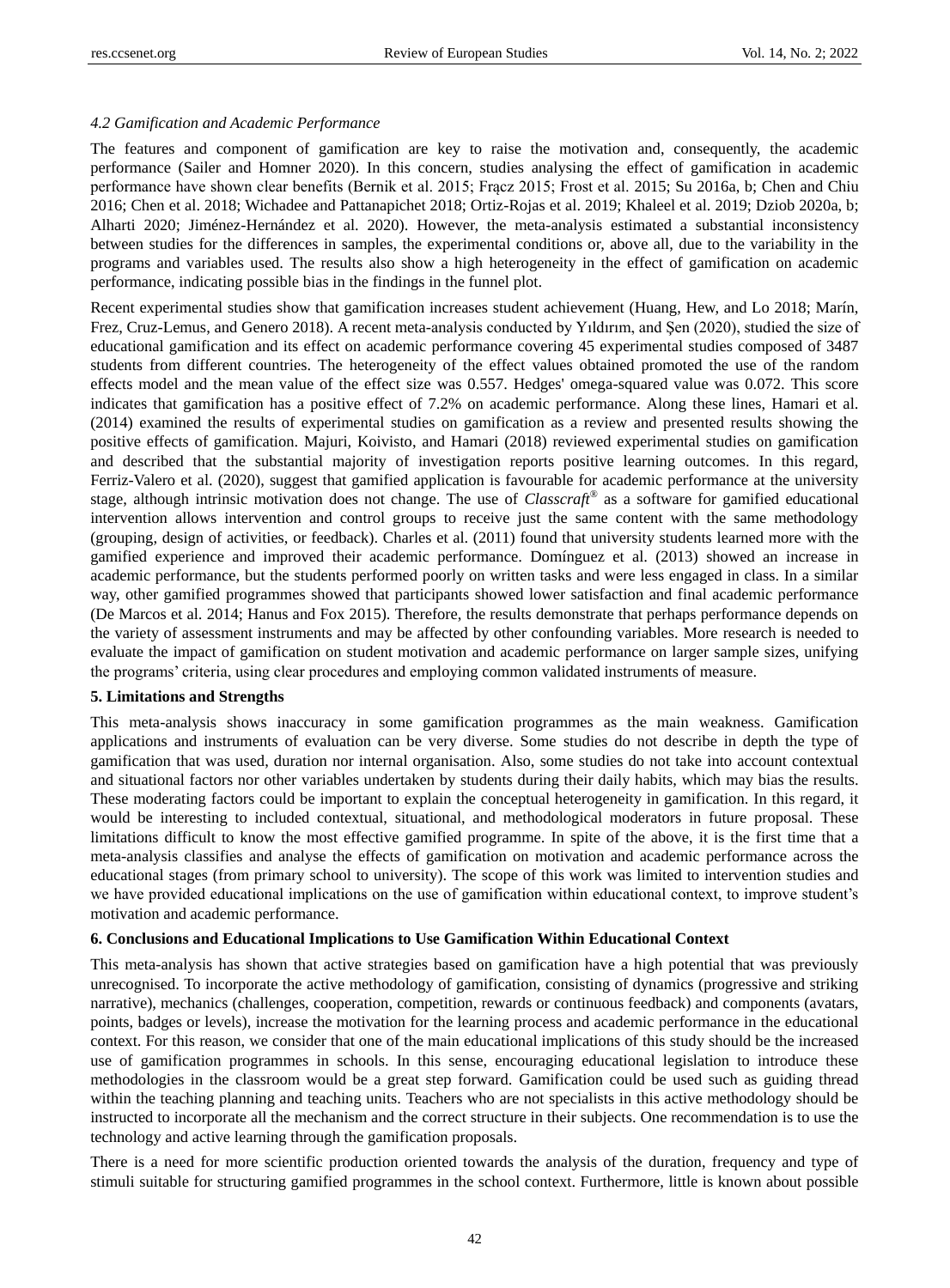age and sex differences in the effects of gamification, so these outcomes should be considered with caution. It would also be necessary to clarify the possible impact of non-analysed confounders such as daily study hours or socioeconomic level. Finally, it is suggested to depth in the possible effects of gamification on other potential variables such as educational values, emotional intelligence, executive functions, creativity or key competences.

## **Acknowledgments**

This work has been funded by the Ministry of Universities of Spanish Government under grant number FPU19/00942.

#### **References**

- Alharti, A. S. (2020). Assessings Kahoot's Impact on EFL Students' Learning Outcomes. *Tesol Internationl Journal, 15*(5), 31-64.
- Bai, S., Hew, K. F., & Huang, B. (2020). Does gamification improve student learning outcome? Evidence from a meta-analysis and synthesis of qualitative data in educational contexts. *Educational Research Review*, *30*, 100322. <https://doi.org/10.1016/j.edurev.2020.100322>
- Bellotti, F., Berta, R., De Gloria, A., Lavagnino, E., Antonaci, A., Dagnino, M. F., & Ott, M. (2013). *A Gamified Short Course for Promoting Entrepreneurship among ICT Engineering Students*. IEEE 13th International Conference on Advanced Learning Technologies. Beijing, China. <https://doi.org/10.1109/ICALT.2013.14>
- Bernik, A., Bubas, G., & Radosevic, D. (2015). *A pilot study of the influence of gamification on the effectiveness of an e-Learning Course*. Central European Conference on Information and Intelligent Systems. Faculty of Organization and Informatics Varazdin, Croatia.
- Charles, D., Charles, T., McNeill, M., Bustard, D., & Black, M. (2011). Game-based Feedback for Educational Multi-User Virtual Environments. *British Journal of Educational Technology, 42*(4), 638–654. <https://doi.org/10.1111/j.1467-8535.2010.01068.x>
- Chen, C. C., Huang, C., Gribbins, M., & Swan, K. (2018). Gamify Online Courses with Tools Built into Your Learning Management System (LMS) to Enhance Self-Determined and Active Learning. *Online Learning*, *22*(3), 41-54. <https://doi.org/10.24059/olj.v22i3.1466>
- Chen, C. H., & Chiu, C. H. (2016). Employing intergroup competition in multitouch design-based learning to foster student engagement, learning achievement, and creativity. *Computers & Education*, *103*, 99-113. <https://doi.org/10.1016/j.compedu.2016.09.007>
- Codina, L. (2018). *Revisiones bibliográficas sistematizadas: Procedimientos generales y Framework para Ciencias Humanas y Sociales*. Barcelona: Máster Universitario en Comunicación Social.
- Cohen, J. (1988). *Statistical Power Analysis for the Behavioral Sciences* (2<sup>nd</sup> Edition). Hillsdate, NJ: LEA.
- Conn, V. S., Valentine, J. C., Cooper, H. M., & Rantz, M. J. (2003). Grey Literature in Meta-Analyses. *Nursing Research, 52*(4), 256–261*.* <https://doi.org/10.1097/00006199-200307000-00008>
- De Marcos, L., Dom ínguez, A., Saenz-de-Navarrete, J., & Pag és, C. (2014). An empirical study comparing gamification and social networking on e-learning. *Computers & Education, 75*, 82–91. <https://doi.org/10.1016/j.compedu.2014.01.012>
- Deci, E. L., & Ryan, R. M. (2000). "The ''What'' and ''Why'' of Goal Pursuits: Human Needs and the Self-Determination of Behavior. *Psychological Inquiry, 11*(4), 227–268. [https://doi.org/10.1207/S15327965PLI1104\\_01](https://doi.org/10.1207/S15327965PLI1104_01)
- Dichev, C., & Dicheva, D. (2017). Gamifying education: what is known, what is believed and what remains uncertain: a critical review. *[International Journal of Educational Technology in Higher Education](https://educationaltechnologyjournal.springeropen.com/)*, 1–36. <https://doi.org/10.1186/s41239-017-0042-5>
- Dicheva, D., Dichev, C., Agre, G., & Angelova, G. (2015). Gamification in education: a systematic mapping study. *Educational Technology & Society, 18*(3), 75–88.
- Dom ínguez, A., Saenz-de-Navarrete, J., de-Marcos, L., Fern ández-Sanz, L., Pag és, C., & Mart ínez-Herráz, J.J. (2013). Gamifying learning experiences: Practical implications and outcomes. *Computers & Education*, *63*, 380–392. <https://doi.org/10.1016/j.compedu.2012.12.020>
- Dziob, D. (2020). Board game in physics classes—A proposal for a new method of student assessment. *Research in Science Education*, *50*(3), 845-862. Fernández-Río, J., de las Heras, E., González, T., Trillo, V., & Palomares, J. (2020). Gamification and physical education. Viability and preliminary views from students and teachers. *Physical Education and Sport Pedagogy*, *25*(5), 509–524[. https://doi.org/10.1007/s11165-018-9714-y](https://doi.org/10.1007/s11165-018-9714-y)
- Ferriz-Valero, A., Østerlie, O., Garc á-Mart ínez, S., & Garc á-Ja án, M. (2020). Gamification in physical education: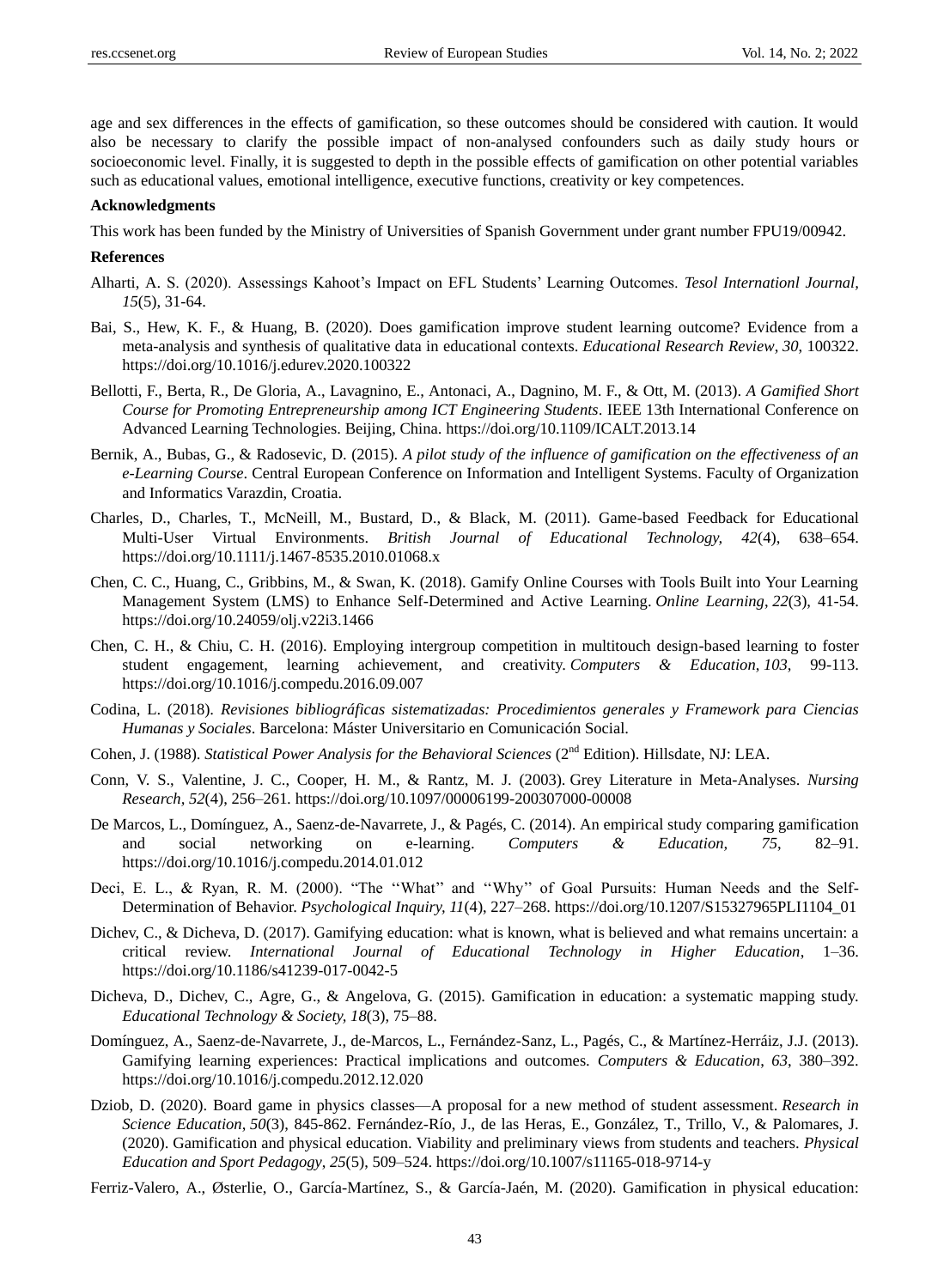Evaluation of impact on motivation and academic performance within higher education. *International Journal of Environmental Research and Public Health*, *17*(12), 4465[. https://doi.org/10.3390/ijerph17124465](https://doi.org/10.3390/ijerph17124465)

- Frącz, W. (2015). *An empirical study inspecting the benefits of gamification applied to university classes*. 7th Computer Science and Electronic Engineering Conference (CEEC). Conference Proceedings. Piscataway: IEEE. <https://doi.org/10.1109/CEEC.2015.7332713>
- Frost, R. D., Matta, V., & MacIvor, E. (2015). Assessing the efficacy of incorporating game dynamics in a learning management system. *Journal of Information Systems Education*, *26*(1), 59-70. Retrieved from <https://aisel.aisnet.org/jise/vol26/iss1/6>
- Garland, C. M. (2015). Gamification and implications for second language education: a meta-analysis (Master's thesis). St. Cloud State University, St. Cloud.
- Gillette, C., Rudolph, M., Kimble, C., Rockich-Winston, N., Smith, L., & Broedel-Zaugg, K. (2018). A Meta-Analysis of Outcomes Comparing Flipped Classroom and Lecture. *American Journal of Pharmaceutical Education*, *82*(5), 433-440.
- González-Cutre, D., A. Sicilia, A. C., Sierra, R. F., & Hagger, M. S. (2016). Understanding the Need for Novelty from the Perspective of Self-Determination Theory. *Personality and Individual Differences, 102*, 159–169. <https://doi.org/10.1016/j.paid.2016.06.036>
- Hamari, J., Koivisto, J., & Sarsa, H. (2014). Does gamification work? a literature review of empirical studies on gamification. In R. H. Sprague Jr. (Ed.), Proceedings of the 47th Annual Hawaii International Conference on System Sciences (pp. 3025–3034). Washington, DC: IEEE.<https://doi.org/10.1109/HICSS.2014.377>
- Hanus, M. D., & Fox, J. (2015). Assessing the effects of gamification in the classroom: A longitudinal study on intrinsic motivation, social comparison, satisfaction, effort, and academic performance. *Computers & Education, 80*, 152–161[. https://doi.org/10.1016/j.compedu.2014.08.019](https://doi.org/10.1016/j.compedu.2014.08.019)
- Hattie, J. (2015). The applicability of Visible Learning to higher education. *Scholarship of teaching and learning in psychology*, *1*(1), 79.<https://doi.org/10.1037/stl0000021>
- Higgins, J., White, I. & Anzures-Cabrera, J. (2008). Meta-analysis of skewed data: combining results reported on log-transformed or raw scales. *Statistics in Medicine, 27***,** 6072-6092. <https://doi.org/10.1002/sim.3427>
- Huang, B., Hew, K. F., & Lo, C. K. (2018). Investigating the effects of gamification-enhanced flipped learning on undergraduate students' behavioral and cognitive engagement. *Interactive Learning Environments,* 1–21. <https://doi.org/10.1080/10494820.2018.1495653>
- Jiménez‐Hernández, E. M., Oktaba, H., Díaz‐Barriga, F., & Piattini, M. (2020). Using web‐based gamified software to learn Boolean algebra simplification in a blended learning setting. *Computer Applications in Engineering Education*, *28*(6), 1591-1611.<https://doi.org/10.1002/cae.22335>
- Joo, S., Johnsen, K., and Ball, C. (2019). Point based reward systems in gamification impact children's physical activity strategies and psychological needs. *Health Education & Behavior, 46*, 417–425. <https://doi.org/10.1177/1090198118818241>
- Kapp, K. (2012). *The gamification of learning and instruction: Game-based methods and strategies for training and education*. Pfeiffer. <https://doi.org/10.1145/2207270.2211316>
- Khaleel, F. L., Ashaari, N. S., & Wook, T. S. M. T. (2019). An empirical study on gamification for learning programming language website. *Jurnal Teknologi*, *81*(2), 152-162[. https://doi.org/10.11113/jt.v81.11133](https://doi.org/10.11113/jt.v81.11133)
- Lim, M., Carpio, G. A. C., & Ong, C. M. (2019). Evaluation of Engagement in Learning Within Active Learning Classrooms: Does Novelty Make a Difference? *Journal of Learning Spaces, 8*(2), 1–11.
- Majuri, J., Koivisto, J., & Hamari, J. (2018). *Gamification of education and learning: A review of empirical literature.*  Proceedings of the 2nd International GamiFIN Conference, GamiFIN 2018. CEUR-WS.
- Marczewski, A. (2013). Gamification: A simple introduction and a bit more (2nd ed.). (Kindle edition self-published on Amazon Digital Services).
- Mar ín, B., Frez, J., Cruz-Lemus, J., & Genero, M. (2018). An empirical Investigation on the Benefits of gamification in Programming courses. *ACM Transactions on Computing Education (TOCE), 19*(1), 1–22. <https://doi.org/10.1145/3231709>
- Melero-Cañas, D., Morales-Baños, V., Manzano-Sánchez, D., Navarro-Ardoy, D., & Valero-Valenzuela, A. (2021). Effects of an Educational Hybrid Physical Education Program on Physical Fitness, Body Composition and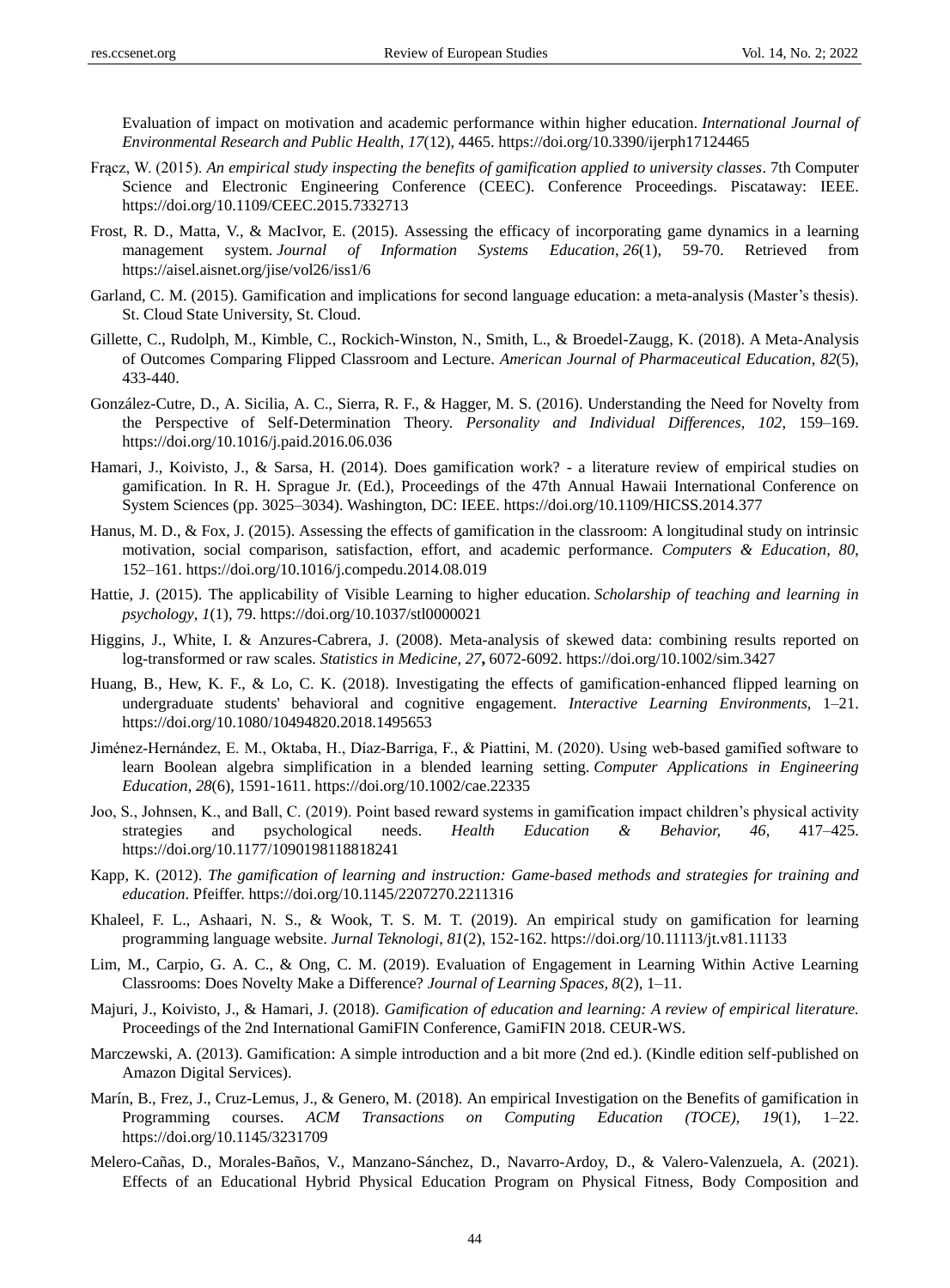Sedentary and Physical Activity Times in Adolescents: The Seneb's Enigma. *Frontiers in psychology*, *11*, 629335. <https://doi.org/10.3389/fpsyg.2020.629335>

- Mora-Gonzalez, J., Pérez-López, I. J., & Delgado-Fernández, M. (2020). The "\$ in TIME" gamification project: using a mobile app to improve cardiorespiratory fitness levels of college students. *Games for health journal*, *9*(1), 37-44. <https://doi.org/10.1089/g4h.2019.0001>
- Mora-Gonzalez, J., Pérez-López, I. J., Esteban-Cornejo, I., & Delgado-Fernández, M. (2020). A gamification-based intervention program that encourages physical activity improves cardiorespiratory fitness of college students: 'The Matrix rEFvolution Program'. *International journal of environmental research and public health*, *17*(3), 877. <https://doi.org/10.3390/ijerph17030877>
- Ortiz‐Rojas, M., Chiluiza, K., & Valcke, M. (2019). Gamification through leaderboards: An empirical study in engineering education. *Computer Applications in Engineering Education*, *27*(4), 777-788. <https://doi.org/10.1002/cae.12116>
- Pérez-López, I. J., Rivera-García, E. R., & Trigueros-Cervantes, C. (2019). 12+1. Sentimientos del alumnado universitario de educación física frente a una propuesta de gamificación: "game of thrones: La ira de los dragones". *Movimento: revista da Escola de Educação Física*, (25), 1-15. <https://doi.org/10.22456/1982-8918.88031>
- Pozo, S., López, J., Fuentes, A., & López, J. A. (2020). Gamification as a methodological complement to flipped learning—an incident factor in learning improvement. *Multimodal Technologies and Interaction*, *4*(2), 12-24. <https://doi.org/10.3390/mti4020012>
- Ruiz-Ariza, A., Casuso, R.A., Suarez-Manzano, S., & Mart nez-López, E.J. (2018). Effect of augmented reality game Pokémon GO on cognitive performance and emotional intelligence in adolescent young. *Computers & Education, 116*, 49-63.<https://doi.org/10.1016/j.compedu.2017.09.002>
- Ryan, R. M., & Deci, E. L. (2002). Overview of self-determination theory: an organismic dialectical perspective. In R. M. Ryan & E. L. Deci (Eds.), *Handbook of self-determination research* (pp. 3–33). Rochester, NY: University of Rochester Press.
- Ryan, R. M., & Deci, E. L. (2017). *Self-Determination Theory: Basic Psychological Needs in Motivation, Development and Wellness*. New York: Guilford Press. <https://doi.org/10.1521/978.14625/28806>
- Sailer, M., & Homner, L. (2020). The Gamification of Learning: a Meta-analysis. *Educational Psychology Review*, *32*, 77–112.<https://doi.org/10.1007/s10648-019-09498-w>
- Seaborn, K., & Fels, D. I. (2015). Gamification in theory and action: A survey. *International Journal of Human-Computer Studies, 74*, 14-31.<https://doi.org/10.1016/j.ijhcs.2014.09.006>
- Segura-Robles, A., Fuentes-Cabrera, A., Parra-González, M. E., & López-Belmonte, J. (2020a). Effects on personal factors through flipped learning and gamification as combined methodologies in secondary education. *Frontiers in Psychology*, *11*.<https://doi.org/10.3389/fpsyg.2020.01103>
- Segura-Robles, A., Parra-González, M., & Gallardo-Vigil, M. (2020b). Bibliometric and collaborative network analysis on active methodologies in education. *Journal of New Approaches in Educational Research (NAER Journal)*, *9*(2), 259-274.<https://doi.org/10.7821/naer.2020.7.575>
- Stansbury, J., & Earnest, D. (2017). Meaningful gamification in an industrial/organizational psychology course. *Teaching of Psychology*, *44*(1), 38-45.<https://doi.org/10.1177/0098628316677645>
- Su, C. (2016). The effects of students' learning anxiety and motivation on the learning achievement in the activity theory based gamified learning environment. *EURASIA Journal of mathematics, science and technology education*, *13*(5), 1229-1258.<https://doi.org/10.12973/eurasia.2017.00669a>
- Tomporowski, P. D., Davis, C. L., Miller, P. H., & Naglieri, J. A. (2008). Exercise and children's intelligence, cognition, and academic achievement. *Educational Psychology Review, 20*(2), 111-131. <https://doi.org/10.1007/s10648-007-9057-0>
- Werbach, K., & Hunter, D. (2012). *For the win: how Game Thinking can Revolutionize Your Business*. Philadelphia: Wharton Digital Press.
- Wichadee, S., & Pattanapichet, F. (2018). Enhancement of performance and motivation through application of digital games in an English language class. *Teaching English with Technology*, *18*(1), 77-92.
- Yıldırım, İ., & Şen, S. (2019). The effects of gamification on students' academic achievement: A meta-analysis